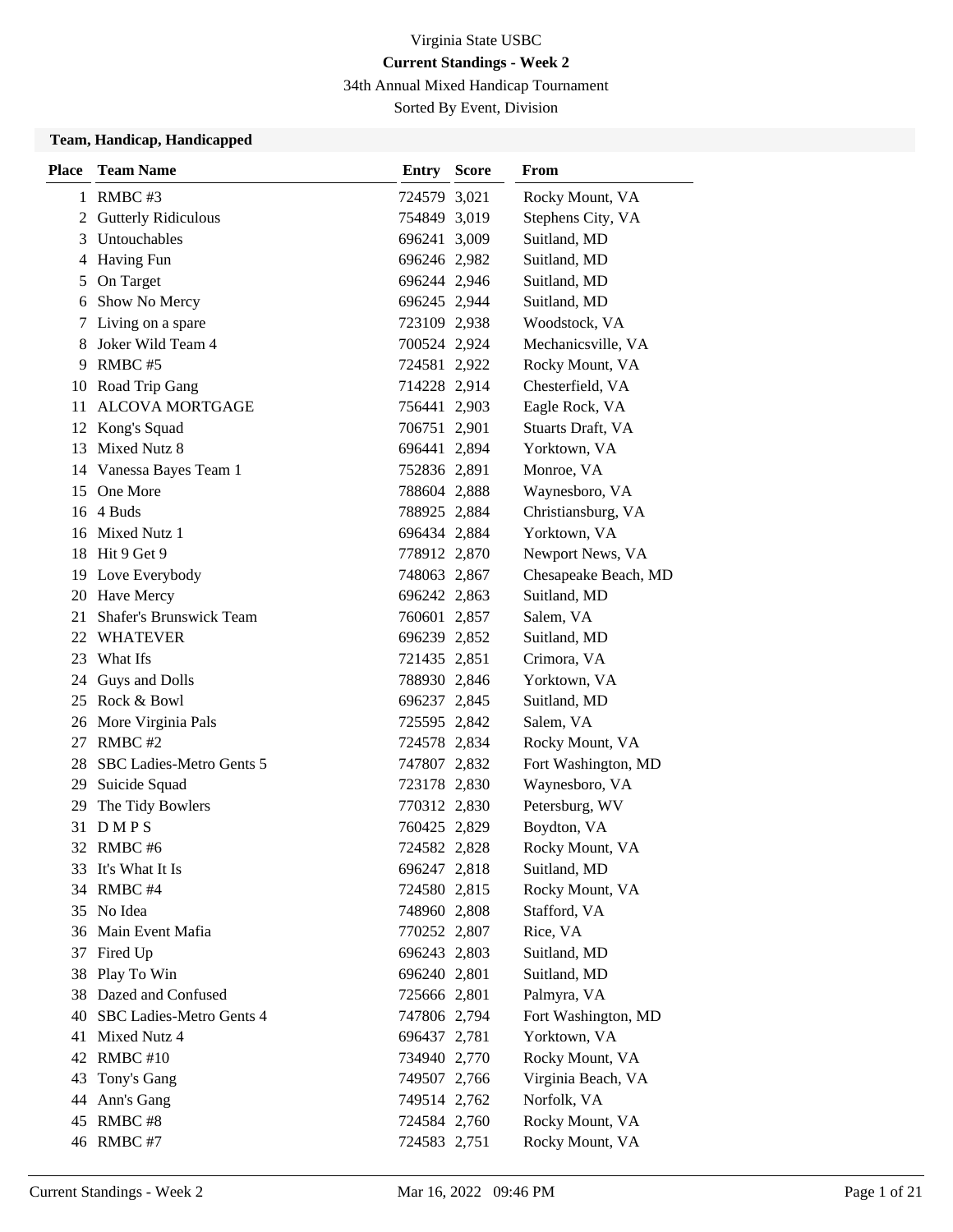34th Annual Mixed Handicap Tournament

Sorted By Event, Division

## **Team, Handicap, Handicapped**

| <b>Place</b> | <b>Team Name</b>                | Entry        | <b>Score</b> | From                |
|--------------|---------------------------------|--------------|--------------|---------------------|
|              | 47 RMBC #1                      | 724577 2,743 |              | Rocky Mount, VA     |
| 48           | <b>SBC Ladies-Metro Gents 2</b> | 747804 2.740 |              | Fort Washington, MD |
| 49           | <b>SBC Ladies-Metro Gents 1</b> | 747803 2,738 |              | Fort Washington, MD |
| 50           | Just Us                         | 758612 2,734 |              | Prince George, VA   |
| 51           | We Don't Give a Split           | 758893 2,722 |              | Charlottesville, VA |
| 52           | Just Us                         | 788927 2,721 |              | Lynchburg, VA       |
| 52           | Mixed Nutz 9                    | 754675 2,721 |              | Yorktown, VA        |
|              | 54 Joker Wild Team 2            | 700522 2,717 |              | Mechanicsville, VA  |
| 54           | Trouble                         | 758619 2,717 |              | Stuarts Draft, VA   |
|              | 56 Mixed Nutz 6                 | 696439 2,715 |              | Yorktown, VA        |
| 57           | Joker Wild Team 1               | 700521 2,707 |              | Mechanicsville, VA  |
| 58           | <b>Organized Chaos</b>          | 729513 2,704 |              | Washington, DC      |
| 59           | One Hale of a Team!             | 760602 2,701 |              | Salem, VA           |
| 60           | SBC Ladies-Metro Gents 3        | 747805 2,687 |              | Fort Washington, MD |
| 61           | Joker Wild Team 3               | 700523 2,681 |              | Mechanicsville, VA  |
| 62           | DC20                            | 747935 2,677 |              | Dumfries, VA        |
| 63           | RMBC#9                          | 724585 2,664 |              | Rocky Mount, VA     |
| 64           | We B Smilin                     | 755328 2,659 |              | Harrisonburg, VA    |
| 65           | Mixed Nutz 3                    | 696436 2,652 |              | Yorktown, VA        |
| 66           | Mixed Nutz 2                    | 696435 2,632 |              | Yorktown, VA        |
| 67           | Mixed Nutz 5                    | 696438 2,630 |              | Yorktown, VA        |
| 67           | Class Act                       | 696238 2,630 |              | Suitland, MD        |
| 69           | Mixed Nutz 7                    | 696440 2,598 |              | Yorktown, VA        |
| 70           | Cashwood                        | 750158 2,593 |              | Waynesboro, VA      |
|              |                                 |              |              |                     |

## **Team, Scratch, Scratch**

| <b>Team Name</b>     | Entry | <b>Score</b> | From                                                                                                                                                                         |
|----------------------|-------|--------------|------------------------------------------------------------------------------------------------------------------------------------------------------------------------------|
| RMBC#5               |       |              | Rocky Mount, VA                                                                                                                                                              |
| 2 Dazed and Confused |       |              | Palmyra, VA                                                                                                                                                                  |
| 3 Hit 9 Get 9        |       |              | Newport News, VA                                                                                                                                                             |
| 4 No Idea            |       |              | Stafford, VA                                                                                                                                                                 |
| 5 Guys and Dolls     |       |              | Yorktown, VA                                                                                                                                                                 |
| 6 Kong's Squad       |       |              | Stuarts Draft, VA                                                                                                                                                            |
| 4 Buds               |       |              | Christiansburg, VA                                                                                                                                                           |
| 8 Mixed Nutz 2       |       |              | Yorktown, VA                                                                                                                                                                 |
| DC20                 |       |              | Dumfries, VA                                                                                                                                                                 |
| 10 Having Fun        |       |              | Suitland, MD                                                                                                                                                                 |
| It's What It Is      |       |              | Suitland, MD                                                                                                                                                                 |
|                      |       |              | 724581 2,631<br>725666 2,555<br>778912 2,495<br>748960 2,475<br>788930 2,459<br>706751 2,457<br>788925 2,443<br>696435 2,431<br>747935 2,311<br>696246 2,307<br>696247 2,050 |

#### **Doubles, Doubles Scratch, Scratch**

| <b>Place</b> Team Name                               | Entry        | Score | From            |
|------------------------------------------------------|--------------|-------|-----------------|
| 1 Discioscia Sara R. \ Broadney Robert L. III        | 696434 1,339 |       | Yorktown, VA    |
| 2 Tate Amanda C. $\setminus$ Tate Ira T. Jr          | 696435 1,323 |       | Yorktown, VA    |
| 3 Franklin Candi C. \ Franklin Brian P.              | 696435 1,314 |       | Yorktown, VA    |
| 4 Sharp Andrea \ Blanton Jon D.                      | 748960 1,289 |       | Stafford, VA    |
| 5 Odgers Mandy J. \ Dye Cleve III                    | 788930 1,278 |       | Yorktown, VA    |
| 6 Young Tanya H. $\backslash$ Richardson Jermaine J. | 724581 1,252 |       | Rocky Mount, VA |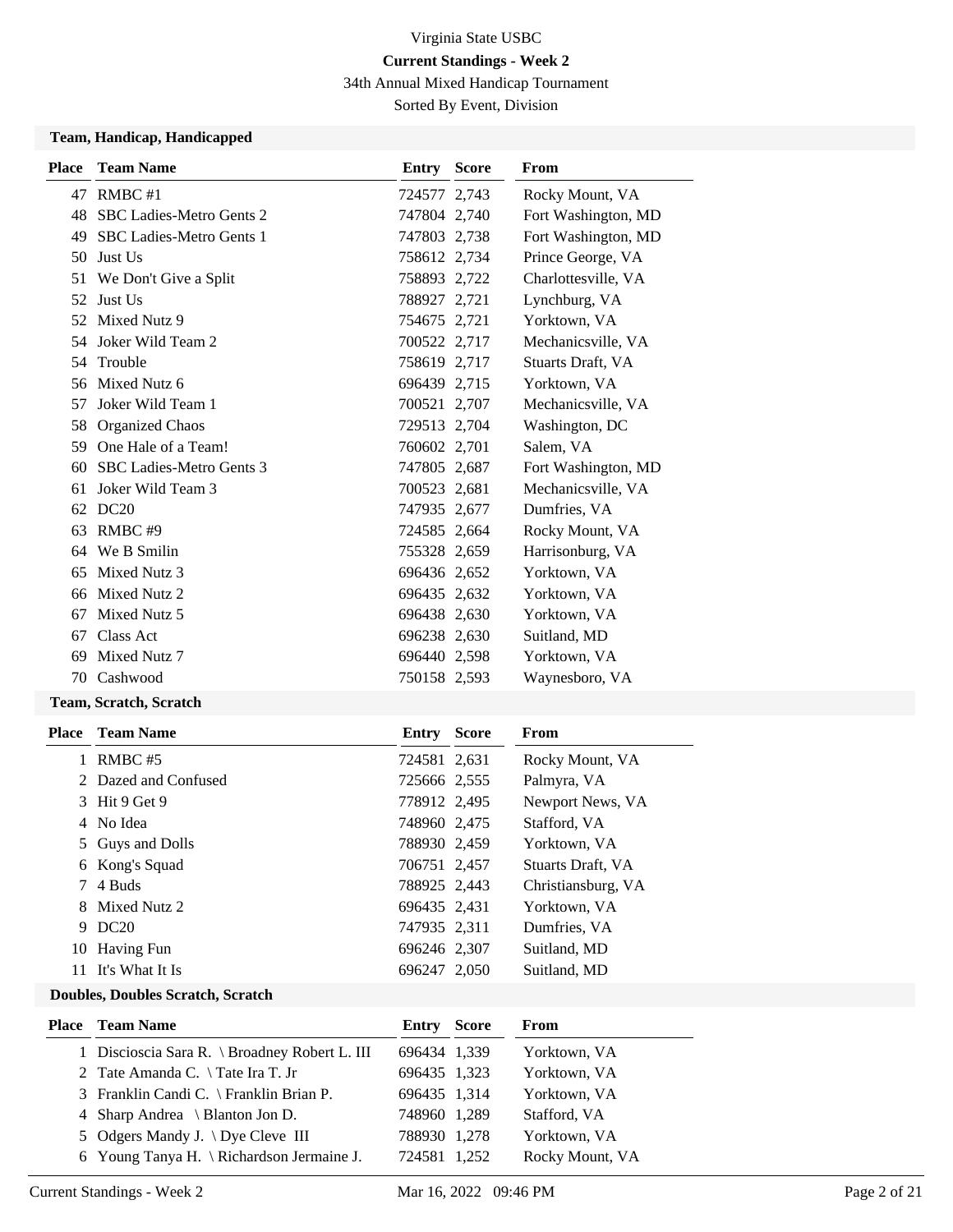34th Annual Mixed Handicap Tournament

Sorted By Event, Division

## **Doubles, Doubles Scratch, Scratch**

| Place | <b>Team Name</b>                                          | Entry        | <b>Score</b> | <b>From</b>        |
|-------|-----------------------------------------------------------|--------------|--------------|--------------------|
| 7     | Bass-Campbell Dawn N. \ Ahner Ashby F.                    | 778912 1,246 |              | Newport News, VA   |
| 8     | Hicks Russell E. $\langle$ Hicks Cayla M.                 | 760602 1,227 |              | Salem, VA          |
| 9     | Volpp Wanda R. \ Volpp Gerald L.                          | 748960 1,224 |              | Stafford, VA       |
| 10    | Key Lutricia B. $\setminus$ Sweet Marlon                  | 696238 1,195 |              | Suitland, MD       |
| 11    | Reynolds Chelsea L. \ Harlow Michael A.                   | 725666 1,171 |              | Palmyra, VA        |
| 12    | Zirkle Laurie T. $\{Zirkle Marvin R.\}$                   | 725595 1,160 |              | Salem, VA          |
| 13    | Richardson Megan M. \ Koch Brian C.                       | 788930 1,157 |              | Yorktown, VA       |
| 14    | Gragg Karla K. $\operatorname{\mathsf{Bradley}}$ Scott J. | 788925 1,146 |              | Christiansburg, VA |
| 15    | Legge Pamela R. \ Kong Jeremy E.                          | 706751 1,138 |              | Stuarts Draft, VA  |
| 16    | Haynes Donna C. \ Brooks Jim R.                           | 778912 1,131 |              | Newport News, VA   |
| 17    | Houchens Ginger L. \ Short Justin A.                      | 725666 1,129 |              | Palmyra, VA        |
| 18    | Huff Mikki D. \ Howell David J.                           | 788925 1,118 |              | Christiansburg, VA |
| 19    | Simmons Shelby A. \ Lambert Kenneth D.                    | 755328 1,107 |              | Harrisonburg, VA   |
| 20    | Taylor Ira D. \ Richardson Kaye                           | 724581 1,092 |              | Rocky Mount, VA    |
| 21    | Glenn Latoya C. $\setminus$ Glenn Richard R.              | 747935 1,060 |              | Dumfries, VA       |
| 22    | Baber Susan D. \ Lineberry Shannon Q.                     | 706751 1,028 |              | Stuarts Draft, VA  |
| 23    | Bland Wanda B. $\lambda$ Palmer Jesse W. Jr               | 758612 1,026 |              | Prince George, VA  |
|       | 24 Hogue Vanessa M. \ Patterson Nathaniel                 | 747935 1,006 |              | Dumfries, VA       |
| 25    | Hayes Lisa G. \ Hayes Chris T.                            | 696440 984   |              | Yorktown, VA       |
|       | 26 Lambert Carolyn F. \ Lambert Bradley S.                | 755328 949   |              | Harrisonburg, VA   |
|       |                                                           |              |              |                    |

# **Doubles, Handicap, Handicapped**

| <b>Team Name</b>                              |                                                                                                    | <b>Score</b> | From                                                                                                                                                                                                                                                                                                                                                                                                  |
|-----------------------------------------------|----------------------------------------------------------------------------------------------------|--------------|-------------------------------------------------------------------------------------------------------------------------------------------------------------------------------------------------------------------------------------------------------------------------------------------------------------------------------------------------------------------------------------------------------|
|                                               |                                                                                                    |              | Suitland, MD                                                                                                                                                                                                                                                                                                                                                                                          |
| Moore Jennifer M. \ Molloy Jack N.            |                                                                                                    |              | Yorktown, VA                                                                                                                                                                                                                                                                                                                                                                                          |
| Sims Edward L. Jr \ Lawrence Kimberleigh N.   |                                                                                                    |              | Washington, DC                                                                                                                                                                                                                                                                                                                                                                                        |
| Stroman Cordelia O. \ Gross Dwayne A. Sr      |                                                                                                    |              | Suitland, MD                                                                                                                                                                                                                                                                                                                                                                                          |
| Bain Deseree R. \ Bain Tommy D. Jr            |                                                                                                    |              | Yorktown, VA                                                                                                                                                                                                                                                                                                                                                                                          |
| Poe Angela F. \ Poe David C. Jr               |                                                                                                    |              | Fort Washington, MD                                                                                                                                                                                                                                                                                                                                                                                   |
| Odgers Mandy J. $\bigcup$ Dye Cleve III       |                                                                                                    |              | Yorktown, VA                                                                                                                                                                                                                                                                                                                                                                                          |
| Hollins Michelle R. \ Jordan Dexter N.        |                                                                                                    |              | Suitland, MD                                                                                                                                                                                                                                                                                                                                                                                          |
| Holton Pamela G. \Taylor Damien               |                                                                                                    |              | Suitland, MD                                                                                                                                                                                                                                                                                                                                                                                          |
| Conner Dawniel C. \ Patton Maxwell            |                                                                                                    |              | Suitland, MD                                                                                                                                                                                                                                                                                                                                                                                          |
| Ellerbe Beverly M. $\backslash$ White Carl L. |                                                                                                    |              | Mechanicsville, VA                                                                                                                                                                                                                                                                                                                                                                                    |
|                                               |                                                                                                    |              | Suitland, MD                                                                                                                                                                                                                                                                                                                                                                                          |
| Brown Carolyn A. \ Shuler Paul E. Sr          |                                                                                                    |              | Suitland, MD                                                                                                                                                                                                                                                                                                                                                                                          |
| Hodges Judy C. \ Wright Ronnie D.             |                                                                                                    |              | Rocky Mount, VA                                                                                                                                                                                                                                                                                                                                                                                       |
| Eckles Krystal D. \ Eckles Donald D.          |                                                                                                    |              | Salem, VA                                                                                                                                                                                                                                                                                                                                                                                             |
| Smith Kathy M. $\K$ irby Shannon D.           |                                                                                                    |              | Waynesboro, VA                                                                                                                                                                                                                                                                                                                                                                                        |
| Discioscia Sara R. \ Broadney Robert L. III   |                                                                                                    |              | Yorktown, VA                                                                                                                                                                                                                                                                                                                                                                                          |
| Hays Sandra \ Rook John C.                    |                                                                                                    |              | Yorktown, VA                                                                                                                                                                                                                                                                                                                                                                                          |
| Crump Tasha L. \ Crump Tyrone                 |                                                                                                    |              | Mechanicsville, VA                                                                                                                                                                                                                                                                                                                                                                                    |
| Ibargo Deborah A. \ Nichols David S.          |                                                                                                    |              | Rocky Mount, VA                                                                                                                                                                                                                                                                                                                                                                                       |
| Tate Amanda C. \Tate Ira T. Jr                |                                                                                                    |              | Yorktown, VA                                                                                                                                                                                                                                                                                                                                                                                          |
| Hylton Ashley N. \ Shifflett James E.         |                                                                                                    |              | Rocky Mount, VA                                                                                                                                                                                                                                                                                                                                                                                       |
| Shiflett Christine R. \Turner Kervin B.       |                                                                                                    |              | Chesterfield, VA                                                                                                                                                                                                                                                                                                                                                                                      |
| Sharp Andrea $\setminus$ Blanton Jon D.       |                                                                                                    |              | Stafford, VA                                                                                                                                                                                                                                                                                                                                                                                          |
|                                               | 1 Jordan Catherine J. \ Hollins James A.<br>Harden Ursula A. $\operatorname{Cash}$ Rickey D.<br>24 |              | Entry<br>696245 1,579<br>696434 1,579<br>729513 1,569<br>696243 1,567<br>696436 1,552<br>747805 1,542<br>788930 1,539<br>696245 1.534<br>696239 1,528<br>696247 1,519<br>700521 1,498<br>696238 1,497<br>696243 1,496<br>724578 1,496<br>760601 1,494<br>723178 1,487<br>696434 1,486<br>696439 1,484<br>700524 1,480<br>724585 1,476<br>696435 1,470<br>724579 1,468<br>714228 1,467<br>748960 1,466 |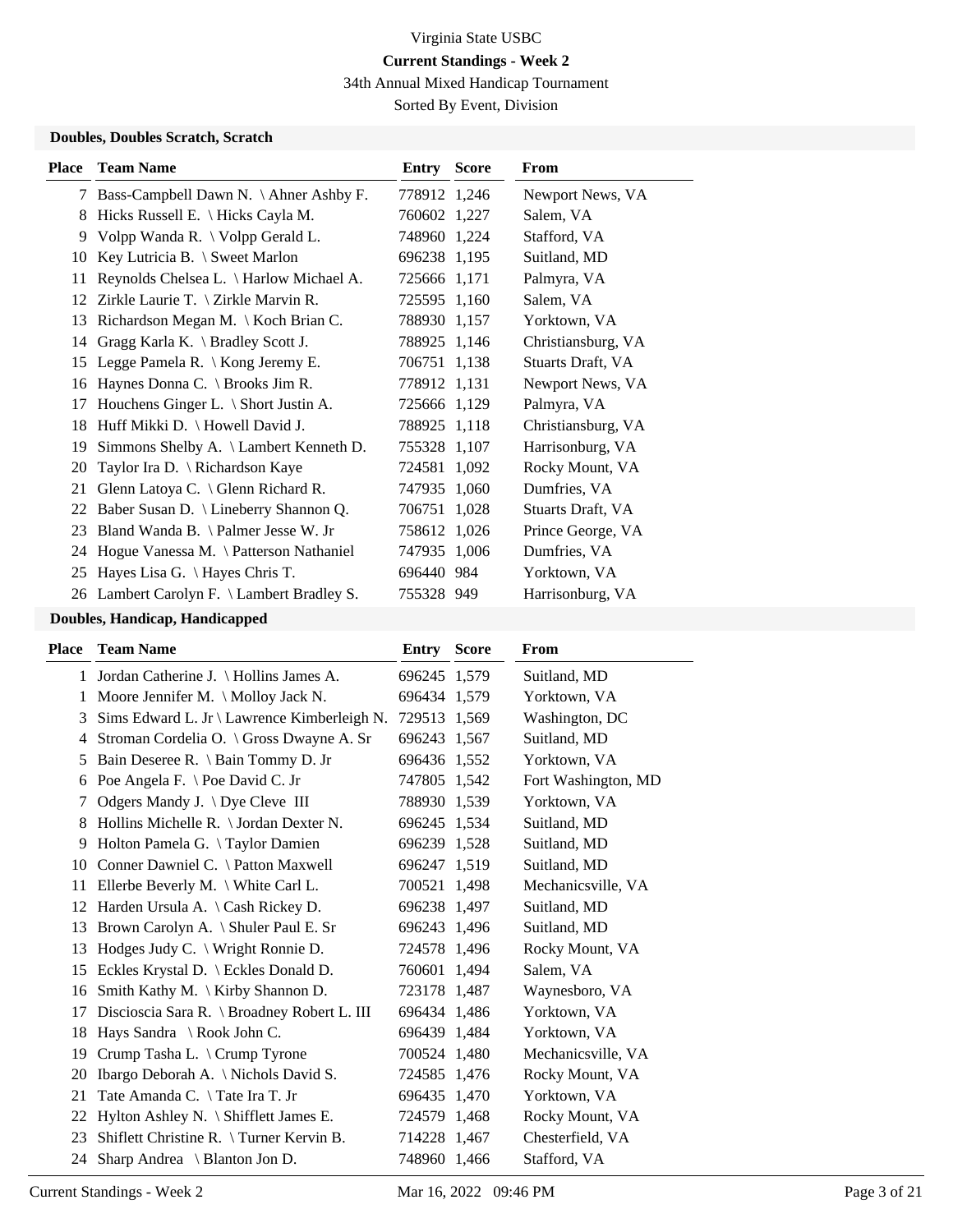34th Annual Mixed Handicap Tournament

Sorted By Event, Division

## **Doubles, Handicap, Handicapped**

| <b>Place</b> | <b>Team Name</b>                                          | <b>Entry Score</b> | From                 |
|--------------|-----------------------------------------------------------|--------------------|----------------------|
|              | 24 Taylor Darla D. \ Mattingley Timothy A.                | 788604 1,466       | Waynesboro, VA       |
| 26           | Young Karen P. \ Blankenship Mike T.                      | 724580 1,463       | Rocky Mount, VA      |
|              | 26 Carter Brenda \ Bryant Charlie L. Jr                   | 700524 1,463       | Mechanicsville, VA   |
|              | 28 Fogus Chelsea M. \ Shumaker Thomas<br>"Drake"          | 770252 1,457       | Rice, VA             |
|              | 29 Wagner Patricia M. \ Craig Robbie M.                   | 752836 1,452       | Monroe, VA           |
|              | 30 Cunningham Valerie L. \ Hill Ray E. Jr                 | 700522 1,449       | Mechanicsville, VA   |
| 31           | McGee Jacqueline P. $\Perry$ Carl L.                      | 760425 1,447       | Boydton, VA          |
|              | 32 OSGOOD JASON \Phillips Jessica L.                      | 724578 1,438       | Rocky Mount, VA      |
|              | 32 Hodge Kathy L. \ Kyger Grant W.                        | 770252 1,438       | Rice, VA             |
|              | 34 Drake Brigitte E. \ Scott Raymond W. Jr                | 696438 1,437       | Yorktown, VA         |
| 35           | Bayes Vanessa A. \ Bayes Vincent                          | 752836 1,436       | Monroe, VA           |
|              | 35 Casey Martha S. \ Casey Mark S.                        | 724582 1,436       | Rocky Mount, VA      |
| 37           | Harrison Lorraine B. \ McCree Raleigh Jr                  | 696241 1,435       | Suitland, MD         |
|              | 38 Lusk Judy D. \ Lusk Sherman H.                         | 754675 1,432       | Yorktown, VA         |
|              | 39 Ferguson Kimberly A. \ Elliott Christopher J.          | 729513 1,430       | Washington, DC       |
|              | 40 Holland Patricia A. \ Jones Frank H.                   | 748063 1,429       | Chesapeake Beach, MD |
| 40           | Matson Julia M. \ Matson Jeremy J.                        | 696441 1,429       | Yorktown, VA         |
|              | 42 Stone Wandra E. \ Stone Michael                        | 696237 1,426       | Suitland, MD         |
| 43           | Kebere Toeke'Shea A. \ Douglas Walt A.                    | 696246 1,423       | Suitland, MD         |
| 43           | Magill Clint $\setminus$ Thomas Dale K.                   | 724584 1,423       | Rocky Mount, VA      |
| 43           | Smith Bonnie D. \ BARRY RONALD                            | 724580 1,423       | Rocky Mount, VA      |
| 43           | Rogers Connie B. \ Potter Lowell A.                       | 724577 1,423       | Rocky Mount, VA      |
| 43           | Earle Roger D.   Keplinger Tonya D.                       | 770312 1,423       | Petersburg, WV       |
| 48           | Fadely Julie E. \ Fadely Kevin B.                         | 723109 1,421       | Woodstock, VA        |
| 48           | Brown Jeannie D. \ Wright Coy L.                          | 724583 1,421       | Rocky Mount, VA      |
| 50           | Cooper Tracie T. \ Robertson James P.                     | 724583 1,419       | Rocky Mount, VA      |
| 51           | Anderson Veronica W. \ Watson Preston L.                  | 788927 1,417       | Lynchburg, VA        |
| 52           | Shaw Taysha L. \ Robinson David D. Jr                     | 696242 1,416       | Suitland, MD         |
| 53           | Young Tanya H. \ Richardson Jermaine J.                   | 724581 1,414       | Rocky Mount, VA      |
| 54           | Tate Algeria K. \ Latney Samuel L.                        | 747803 1,412       | Fort Washington, MD  |
|              | 55 Cash Gina L. \ Cash Richard N.                         | 750158 1,411       | Waynesboro, VA       |
|              | 56 Smith Cristina D. \ Snyder David E.                    | 758619 1,408       | Stuarts Draft, VA    |
| 57           | Cutshaw Christa M. \ Cutshaw William R.                   | 696436 1,405       | Yorktown, VA         |
|              | 58 Pezzella Anna M. \ Pezzella Tony J.                    | 749507 1,404       | Virginia Beach, VA   |
|              | 59 Key Lutricia B. \ Sweet Marlon                         | 696238 1,402       | Suitland, MD         |
| 60           | Johnson Angela D. \ Johnson Johnie J.                     | 696244 1,401       | Suitland, MD         |
| 61           | Arrington Francine W. $\langle$ Arrington Tony R.         | 724585 1,400       | Rocky Mount, VA      |
| 62           | Gray Patricia B. \ Wingfield L Wayne                      | 724584 1,399       | Rocky Mount, VA      |
| 63           | Cook Caylyn M. \ Broadney Robert L. Jr                    | 696437 1,398       | Yorktown, VA         |
| 64           | Hale Melodie E. \ Hale Larry H.                           | 760602 1,397       | Salem, VA            |
| 64           | Davis Melody W. \ Shuttleworth Clyde (Ed) E. 760425 1,397 |                    | Boydton, VA          |
| 66           | Butler Robert W. \ Ellis-Williams Alice E.                | 747807 1,395       | Fort Washington, MD  |
| 67           | Higgins Thelma G. \ Leonard Timothy E.                    | 696240 1,394       | Suitland, MD         |
| 67           | Stewart Teresa S. \ Cash Casey N.                         | 721435 1,394       | Crimora, VA          |
| 67           | Hodges Frank G. \ Hodges Connie T.                        | 724577 1,394       | Rocky Mount, VA      |
| 70           | Nelson Shirley A. \ Holmes Marcus A.                      | 696242 1,393       | Suitland, MD         |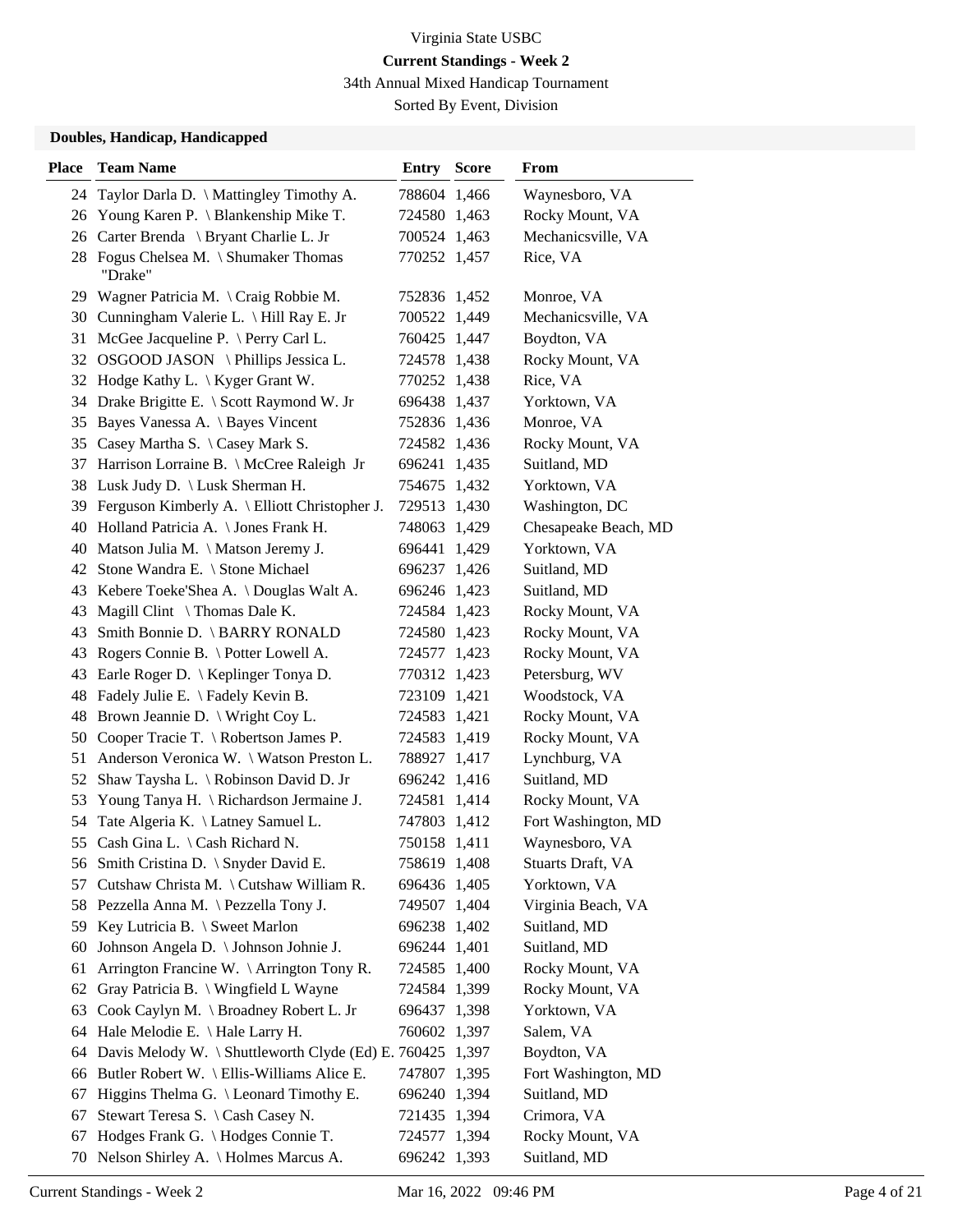34th Annual Mixed Handicap Tournament

Sorted By Event, Division

## **Doubles, Handicap, Handicapped**

| <b>Place</b> | <b>Team Name</b>                                                 | <b>Entry Score</b> | From                 |
|--------------|------------------------------------------------------------------|--------------------|----------------------|
|              | 71 Ellinger Wanda S. \ Ellinger James S.                         | 721435 1,392       | Crimora, VA          |
|              | 71 Marshall Robert W. \ Jackson-Marshall Agatha 700523 1,392     |                    | Mechanicsville, VA   |
|              | V.                                                               |                    |                      |
|              | 73 Bass-Campbell Dawn N. \Ahner Ashby F.                         | 778912 1,387       | Newport News, VA     |
| 73           | Bowles Darius \ Mills Sara N.                                    | 758893 1,387       | Charlottesville, VA  |
|              | 75 Cook Michele \ Byer Jerry C.                                  | 756441 1,385       | Eagle Rock, VA       |
|              | 76 Coffman Anna-Marie D. \ Porterfield James R. 696441 1,383     |                    | Yorktown, VA         |
| 77           | Parker-Cunningham Wilhemenia \ Shine Perry 700521 1,380<br>L. Sr |                    | Mechanicsville, VA   |
|              | 77 Gragg Karla K. \ Bradley Scott J.                             | 788925 1,380       | Christiansburg, VA   |
|              | 77 Volpp Wanda R. \ Volpp Gerald L.                              | 748960 1,380       | Stafford, VA         |
|              | 80 Ray Allenna E. \ Blankenship Brian E.                         | 734940 1,379       | Rocky Mount, VA      |
| 80           | Spencer Hortense (Toodie) A. \ Sherman<br>Charles E.             | 696247 1,379       | Suitland, MD         |
|              | 82 Simmons Shelby A. \ Lambert Kenneth D.                        | 755328 1,377       | Harrisonburg, VA     |
|              | 83 Johnson Corlitta R. \ Johnson Robert T.                       | 696246 1,375       | Suitland, MD         |
|              | 84 Lafon Annie R. \ Lafon C W.                                   | 749514 1,371       | Norfolk, VA          |
| 85           | Skaggs L. Jean \ Skaggs Harry A.                                 | 749514 1,370       | Norfolk, VA          |
|              | 85 Green Yoketa I. \ Whitehead DeCarlos                          | 696240 1,370       | Suitland, MD         |
|              | 87 Williams Katherine \ Riley Harvey R.                          | 725595 1,369       | Salem, VA            |
|              | 88 Franklin Candi C. \ Franklin Brian P.                         | 696435 1,368       | Yorktown, VA         |
|              | 88 Pierce Betsy E. \ Street Ronald D.                            | 714228 1,368       | Chesterfield, VA     |
|              | 90 Colbert-Box Sandra M. \ Marshall Eugene L.<br>$\mathbf{I}$    | 747804 1,367       | Fort Washington, MD  |
|              | 91 Legge Pamela R. \ Kong Jeremy E.                              | 706751 1,366       | Stuarts Draft, VA    |
|              | 92 Haynes Donna C. \ Brooks Jim R.                               | 778912 1,365       | Newport News, VA     |
|              | 93 Weaver Donna C. \ Weaver Robert D.                            | 724579 1,364       | Rocky Mount, VA      |
| 93           | Clarke Eloise E. \Tucker William P. Jr                           | 696244 1,364       | Suitland, MD         |
|              | 95 Schoonover Mary F. \ Shema Steve M.                           | 734940 1,363       | Rocky Mount, VA      |
|              | 96 Morrisey Eva M. \ Holton Rodney                               | 696237 1,362       | Suitland, MD         |
| 97           | Michael Carissa A. \ Walp Lawrence E.                            | 770312 1,360       | Petersburg, WV       |
|              | 98 Dellapenta Yvonne M. \ Webb Mark A.                           | 696439 1,356       | Yorktown, VA         |
|              | 99 Collick Angela D. \ Hall Sterling W. Jr                       | 747805 1,355       | Fort Washington, MD  |
|              | 100 Hogue Vanessa M. \Patterson Nathaniel                        | 747935 1,354       | Dumfries, VA         |
| 101          | Shafer Jessica R. \ Shafer Michael A. Jr                         | 760601 1,352       | Salem, VA            |
|              | 102 Sandidge Dorothy G. \ Pennix George M.                       | 788927 1,349       | Lynchburg, VA        |
|              | 103 Holmes Willie E. \ Holmes Lee Ann                            | 748063 1,344       | Chesapeake Beach, MD |
|              | 103 Rudy Tyrus R. \ Campbell Dorothy S.                          | 747806 1,344       | Fort Washington, MD  |
| 105          | Taylor Candice S. \Taylor Kevin B.                               | 696239 1,341       | Suitland, MD         |
|              | 106 Bland Wanda B. \ Palmer Jesse W. Jr                          | 758612 1,335       | Prince George, VA    |
|              | 107 Zirkle Laurie T. \ Zirkle Marvin R.                          | 725595 1,334       | Salem, VA            |
|              | 108 Keyes Heather A. \ McDowell James L. Jr                      | 696438 1,333       | Yorktown, VA         |
| 109          | Craghead Marah A. \ Dressler Chris O.                            | 756441 1,331       | Eagle Rock, VA       |
|              | 110 Lambert Carolyn F. \ Lambert Bradley S.                      | 755328 1,327       | Harrisonburg, VA     |
|              | 111 Huff Mikki D. \ Howell David J.                              | 788925 1,325       | Christiansburg, VA   |
|              | 112 Matthews Kathy A. \ Geiger James F.                          | 747806 1,323       | Fort Washington, MD  |
|              | 113 Branham Catherine L. \ Ruble Bryan L.                        | 754849 1,322       | Stephens City, VA    |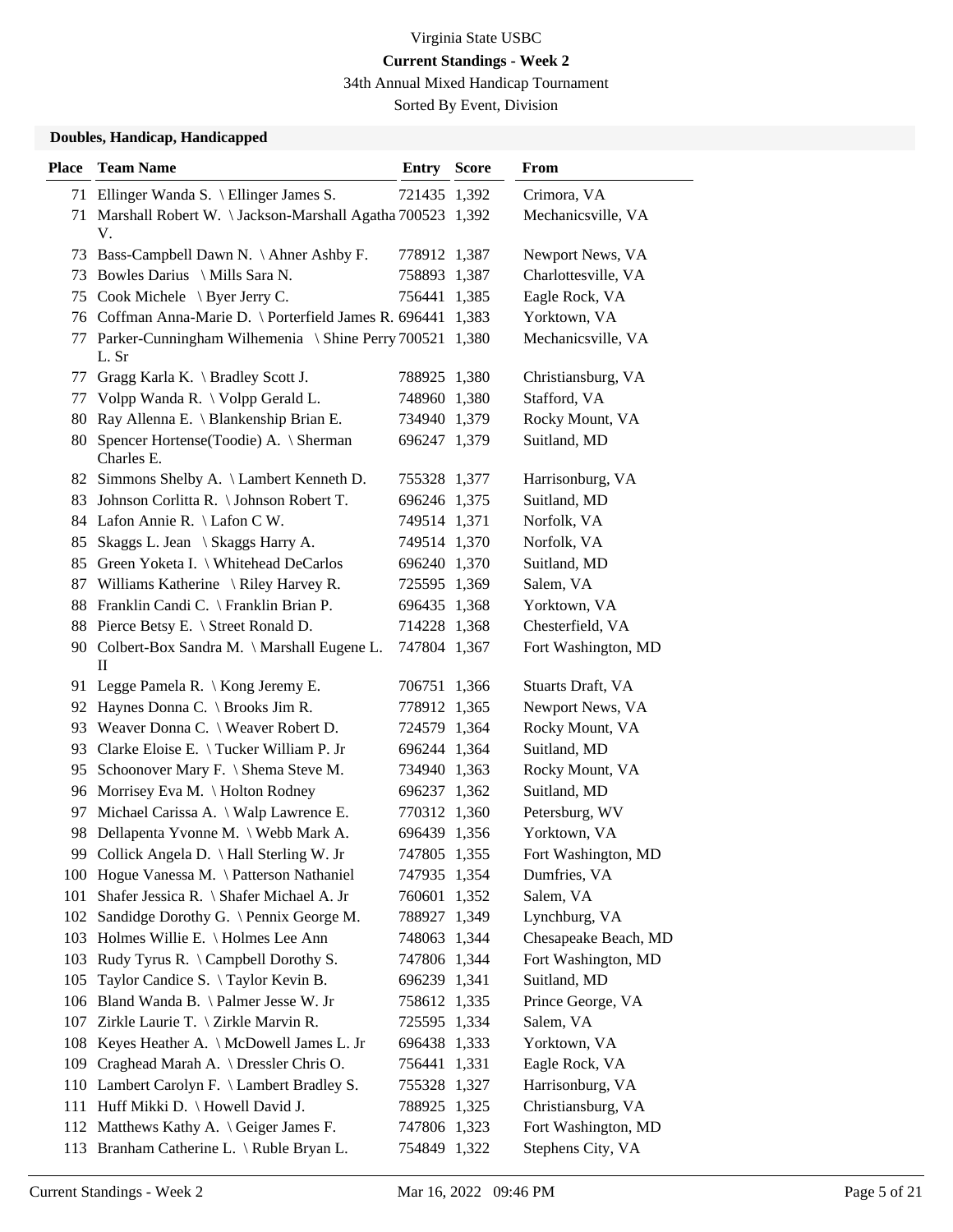34th Annual Mixed Handicap Tournament

Sorted By Event, Division

## **Doubles, Handicap, Handicapped**

| <b>Place</b> | <b>Team Name</b>                               | <b>Entry Score</b> | <b>From</b>         |
|--------------|------------------------------------------------|--------------------|---------------------|
|              | 114 Houchens Ginger L. \ Short Justin A.       | 725666 1,321       | Palmyra, VA         |
|              | 115 Cyrus Paula M. \Jones Kasonn M.            | 758612 1,320       | Prince George, VA   |
|              | 116 Matthews Michelle T. \ Matthews Lowell A.  | 747804 1.314       | Fort Washington, MD |
| 117          | Dale Dianna L. \ Massie Steve J. Jr            | 788604 1,312       | Waynesboro, VA      |
|              | 118 Kirby Michele L. \ Rowzie Benjamin C.      | 723178 1,309       | Waynesboro, VA      |
| 119          | Hooker Evelyn $\setminus$ Harris Josef D.      | 747807 1,303       | Fort Washington, MD |
|              | 120 Hicks Russell E. \ Hicks Cayla M.          | 760602 1,296       | Salem, VA           |
|              | 121 Lusk Kellie L. \ Cheek Richard C.          | 754675 1,294       | Yorktown, VA        |
| 122          | Toney Michelle S. \ Richardson Russell J.      | 724582 1,287       | Rocky Mount, VA     |
| 123          | Silver Carolyn A. \ Mallory Walter R.          | 700523 1,285       | Mechanicsville, VA  |
|              | 124 Richardson Megan M. \ Koch Brian C.        | 788930 1,283       | Yorktown, VA        |
|              | 125 Green Rebecca A. \Chavis Tommy L.          | 700522 1,281       | Mechanicsville, VA  |
|              | 126 Cook Jennifer (Red) S. \ Broadney Colin D. | 696437 1,278       | Yorktown, VA        |
| 126          | Tate Anne C. \ Tate Ira T. Sr                  | 696440 1,278       | Yorktown, VA        |
|              | 128 Ritter Lynette A. \ Rinker Michael E.      | 723109 1,267       | Woodstock, VA       |
| 129          | McDaniel Ronald R. Jr \ Belew Amy R.           | 758893 1,251       | Charlottesville, VA |
|              | 130 Wood Kathleen (kathy) P. \ Wood Warren L.  | 750158 1,249       | Waynesboro, VA      |
|              | 131 Baber Susan D. \ Lineberry Shannon Q.      | 706751 1,244       | Stuarts Draft, VA   |
| 132          | Craig Rozinia E. \ Moore Troy M.               | 696241 1,237       | Suitland, MD        |
| 133          | Ethridge Stephanie L. \ Newlin Mark D.         | 754849 1,235       | Stephens City, VA   |
|              | 134 Reynolds Chelsea L. \ Harlow Michael A.    | 725666 1,225       | Palmyra, VA         |
| 135          | Taylor Ira D. \ Richardson Kaye                | 724581 1,221       | Rocky Mount, VA     |
| 136          | Hayes Lisa G. \ Hayes Chris T.                 | 696440 1,197       | Yorktown, VA        |
| 137          | Kaplan Carol L.   Kaplan Lee                   | 758619 1,158       | Stuarts Draft, VA   |
| 138          | Crawford Donna M. \ Crawford C. Brantley       | 749507 1,128       | Virginia Beach, VA  |
|              | 139 Glenn Latoya C. \ Glenn Richard R.         | 747935 1,078       | Dumfries, VA        |

# **Singles, Men's Handicap, Handicapped**

| Place | <b>Team Name</b>      | Entry      | <b>Score</b> | From                |
|-------|-----------------------|------------|--------------|---------------------|
|       | 1 Volpp Gerald L.     | 748960 857 |              | Stafford, VA        |
| 2     | <b>Bayes Vincent</b>  | 752836 854 |              | Monroe, VA          |
| 3     | <b>Bowles Darius</b>  | 758893 845 |              | Charlottesville, VA |
|       | Turner Kervin B.      | 714228 841 |              | Chesterfield, VA    |
| 5     | Blanton Jon D.        | 748960 831 |              | Stafford, VA        |
| 6     | Lineberry Shannon Q.  | 706751 803 |              | Stuarts Draft, VA   |
| 6     | Dressler Chris O.     | 756441 803 |              | Eagle Rock, VA      |
| 8     | Gross Dwayne A. Sr    | 696243 798 |              | Suitland, MD        |
| 9     | Molloy Jack N.        | 696434 790 |              | Yorktown, VA        |
| 10    | Richardson Russell J. | 724582 781 |              | Rocky Mount, VA     |
| 11    | Robinson David D. Jr  | 696242 777 |              | Suitland, MD        |
| 12    | Jordan Dexter N.      | 696245 769 |              | Suitland, MD        |
| 13    | McCree Raleigh Jr     | 696241 768 |              | Suitland, MD        |
| 14    | Short Justin A.       | 725666 760 |              | Palmyra, VA         |
| 15    | Broadney Colin D.     | 696437 758 |              | Yorktown, VA        |
| 16    | Johnson Johnie J.     | 696244 757 |              | Suitland, MD        |
| 17    | Blankenship Brian E.  | 734940 755 |              | Rocky Mount, VA     |
| 18    | Kirby Shannon D.      | 723178 754 |              | Waynesboro, VA      |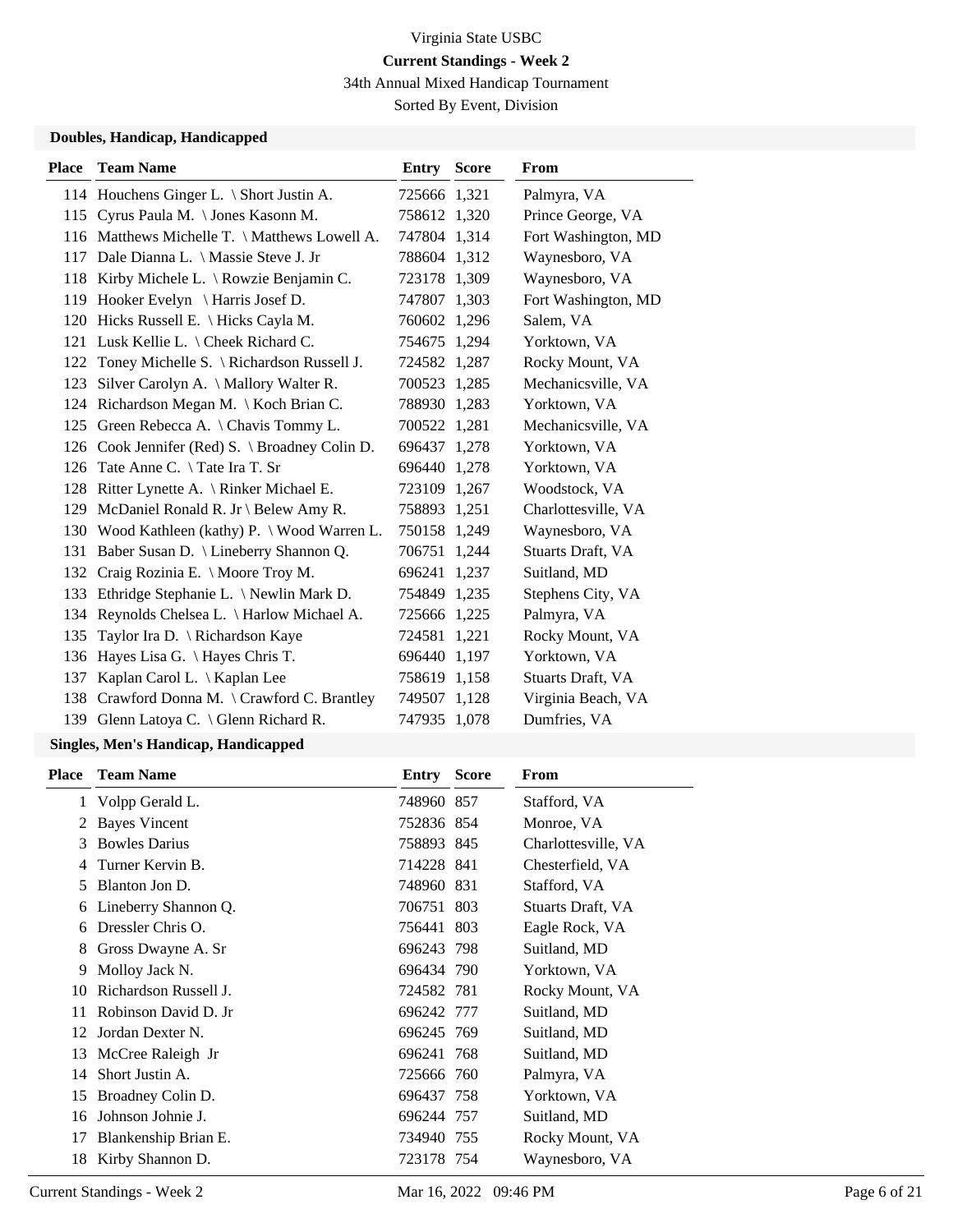34th Annual Mixed Handicap Tournament

Sorted By Event, Division

### **Singles, Men's Handicap, Handicapped**

| <b>Place</b> | <b>Team Name</b>          | <b>Entry Score</b> | From                 |
|--------------|---------------------------|--------------------|----------------------|
|              | 19 Hollins James A.       | 696245 750         | Suitland, MD         |
| 19           | <b>Taylor Damien</b>      | 696239 750         | Suitland, MD         |
| 21           | Magill Clint              | 724584 748         | Rocky Mount, VA      |
|              | 22 Johnson Robert T.      | 696246 743         | Suitland, MD         |
|              | 22 Bain Tommy D. Jr       | 696436 743         | Yorktown, VA         |
|              | 24 Cutshaw William R.     | 696436 742         | Yorktown, VA         |
|              | 24 Lambert Bradley S.     | 755328 742         | Harrisonburg, VA     |
|              | 26 Porterfield James R.   | 696441 735         | Yorktown, VA         |
| 27           | Rinker Michael E.         | 723109 733         | Woodstock, VA        |
| 27           | Butler Robert W.          | 747807 733         | Fort Washington, MD  |
| 29           | Howell David J.           | 788925 732         | Christiansburg, VA   |
|              | 30 Koch Brian C.          | 788930 730         | Yorktown, VA         |
| 31           | Hodges Frank G.           | 724577 729         | Rocky Mount, VA      |
| 31           | <b>Sweet Marlon</b>       | 696238 729         | Suitland, MD         |
| 33           | Craig Robbie M.           | 752836 727         | Monroe, VA           |
|              | 34 Arrington Tony R.      | 724585 726         | Rocky Mount, VA      |
| 34           | Jones Kasonn M.           | 758612 726         | Prince George, VA    |
|              | 34 Marshall Robert W.     | 700523 726         | Mechanicsville, VA   |
| 37           | Blankenship Mike T.       | 724580 725         | Rocky Mount, VA      |
|              | 38 Richardson Jermaine J. | 724581 724         | Rocky Mount, VA      |
| 39           | Skaggs Harry A.           | 749514 722         | Norfolk, VA          |
| 40           | Street Ronald D.          | 714228 720         | Chesterfield, VA     |
| 41           | Harlow Michael A.         | 725666 718         | Palmyra, VA          |
| 41           | Taylor Kevin B.           | 696239 718         | Suitland, MD         |
| 43           | <b>OSGOOD JASON</b>       | 724578 716         | Rocky Mount, VA      |
| 43           | Perry Carl L.             | 760425 716         | Boydton, VA          |
| 45           | Pezzella Tony J.          | 749507 715         | Virginia Beach, VA   |
| 45           | Palmer Jesse W. Jr        | 758612 715         | Prince George, VA    |
| 45           | <b>Holton Rodney</b>      | 696237 715         | Suitland, MD         |
| 48           | Franklin Brian P.         | 696435 712         | Yorktown, VA         |
| 48           | Nichols David S.          | 724585 712         | Rocky Mount, VA      |
|              | 50 Wright Coy L.          | 724583 709         | Rocky Mount, VA      |
|              | 50 Kyger Grant W.         | 770252 709         | Rice, VA             |
| 50.          | Shifflett James E.        | 724579 709         | Rocky Mount, VA      |
| 53           | Rook John C.              | 696439 706         | Yorktown, VA         |
|              | 54 Kaplan Lee             | 758619 701         | Stuarts Draft, VA    |
| 54           | Byer Jerry C.             | 756441 701         | Eagle Rock, VA       |
|              | 56 Wood Warren L.         | 750158 700         | Waynesboro, VA       |
| 57           | Latney Samuel L.          | 747803 698         | Fort Washington, MD  |
| 57           | Stone Michael             | 696237 698         | Suitland, MD         |
| 59           | Scott Raymond W. Jr       | 696438 697         | Yorktown, VA         |
| 59           | Eckles Donald D.          | 760601 697         | Salem, VA            |
| 59           | Casey Mark S.             | 724582 697         | Rocky Mount, VA      |
|              | 62 Jones Frank H.         | 748063 696         | Chesapeake Beach, MD |
| 63           | Potter Lowell A.          | 724577 695         | Rocky Mount, VA      |
|              | 63 Mallory Walter R.      | 700523 695         | Mechanicsville, VA   |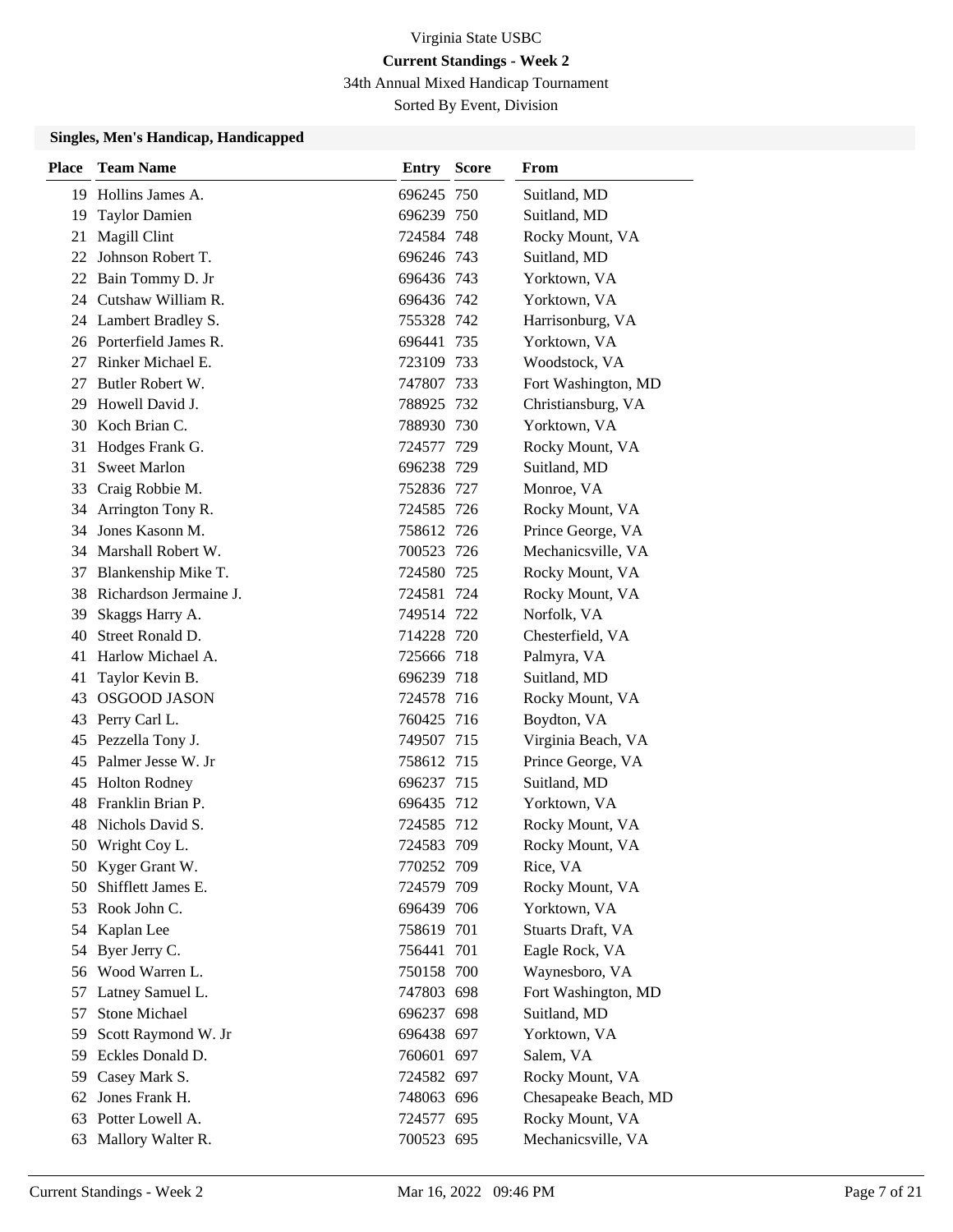34th Annual Mixed Handicap Tournament

Sorted By Event, Division

### **Singles, Men's Handicap, Handicapped**

| Place | <b>Team Name</b>              | Entry      | <b>Score</b> | From                 |
|-------|-------------------------------|------------|--------------|----------------------|
| 65    | Massie Steve J. Jr            | 788604 693 |              | Waynesboro, VA       |
|       | 66 Glenn Richard R.           | 747935 692 |              | Dumfries, VA         |
|       | 66 Shuttleworth Clyde (Ed) E. | 760425 692 |              | Boydton, VA          |
| 68    | Holmes Marcus A.              | 696242 691 |              | Suitland, MD         |
| 68    | Dye Cleve III                 | 788930 691 |              | Yorktown, VA         |
|       | 70 Moore Troy M.              | 696241 690 |              | Suitland, MD         |
| 71    | Geiger James F.               | 747806 688 |              | Fort Washington, MD  |
| 72    | Shine Perry L. Sr             | 700521 687 |              | Mechanicsville, VA   |
| 73    | Tate Ira T. Jr                | 696435 686 |              | Yorktown, VA         |
| 73    | Cash Casey N.                 | 721435 686 |              | Crimora, VA          |
| 75    | Broadney Robert L. Jr         | 696437 685 |              | Yorktown, VA         |
|       | 76 Cash Rickey D.             | 696238 683 |              | Suitland, MD         |
| 76    | Shema Steve M.                | 734940 683 |              | Rocky Mount, VA      |
|       | 78 White Carl L.              | 700521 682 |              | Mechanicsville, VA   |
|       | 79 Brooks Jim R.              | 778912 679 |              | Newport News, VA     |
|       | 80 Ellinger James S.          | 721435 676 |              | Crimora, VA          |
| 81    | Hicks Russell E.              | 760602 673 |              | Salem, VA            |
| 81    | Hill Ray E. Jr                | 700522 673 |              | Mechanicsville, VA   |
| 83    | Wingfield L Wayne             | 724584 672 |              | Rocky Mount, VA      |
| 84.   | Tucker William P. Jr          | 696244 671 |              | Suitland, MD         |
| 85    | Snyder David E.               | 758619 669 |              | Stuarts Draft, VA    |
| 86    | Cash Richard N.               | 750158 668 |              | Waynesboro, VA       |
| 87    | Taylor Ira D.                 | 724581 667 |              | Rocky Mount, VA      |
| 88    | Wright Ronnie D.              | 724578 663 |              | Rocky Mount, VA      |
| 89    | <b>Whitehead DeCarlos</b>     | 696240 657 |              | Suitland, MD         |
|       | 90 Pennix George M.           | 788927 656 |              | Lynchburg, VA        |
| 91    | Douglas Walt A.               | 696246 655 |              | Suitland, MD         |
|       | 92 Bryant Charlie L. Jr       | 700524 654 |              | Mechanicsville, VA   |
|       | 92 Bradley Scott J.           | 788925 654 |              | Christiansburg, VA   |
|       | 94 Lusk Sherman H.            | 754675 653 |              | Yorktown, VA         |
| 95    | Marshall Eugene L. II         | 747804 651 |              | Fort Washington, MD  |
|       | 95 Poe David C. Jr            | 747805 651 |              | Fort Washington, MD  |
|       | 97 Hall Sterling W. Jr        | 747805 649 |              | Fort Washington, MD  |
|       | 97 Patton Maxwell             | 696247 649 |              | Suitland, MD         |
|       | 99 Robertson James P.         | 724583 648 |              | Rocky Mount, VA      |
|       | 100 Broadney Robert L. III    | 696434 647 |              | Yorktown, VA         |
| 101   | McDowell James L. Jr          | 696438 646 |              | Yorktown, VA         |
|       | 101 Newlin Mark D.            | 754849 646 |              | Stephens City, VA    |
|       | 103 Ahner Ashby F.            | 778912 644 |              | Newport News, VA     |
| 103   | Watson Preston L.             | 788927 644 |              | Lynchburg, VA        |
|       | 105 Crump Tyrone              | 700524 640 |              | Mechanicsville, VA   |
|       | 106 Holmes Willie E.          | 748063 637 |              | Chesapeake Beach, MD |
|       | 107 Rudy Tyrus R.             | 747806 636 |              | Fort Washington, MD  |
|       | 107 Hale Larry H.             | 760602 636 |              | Salem, VA            |
| 109   | Sherman Charles E.            | 696247 632 |              | Suitland, MD         |
|       | 110 McDaniel Ronald R. Jr     | 758893 629 |              | Charlottesville, VA  |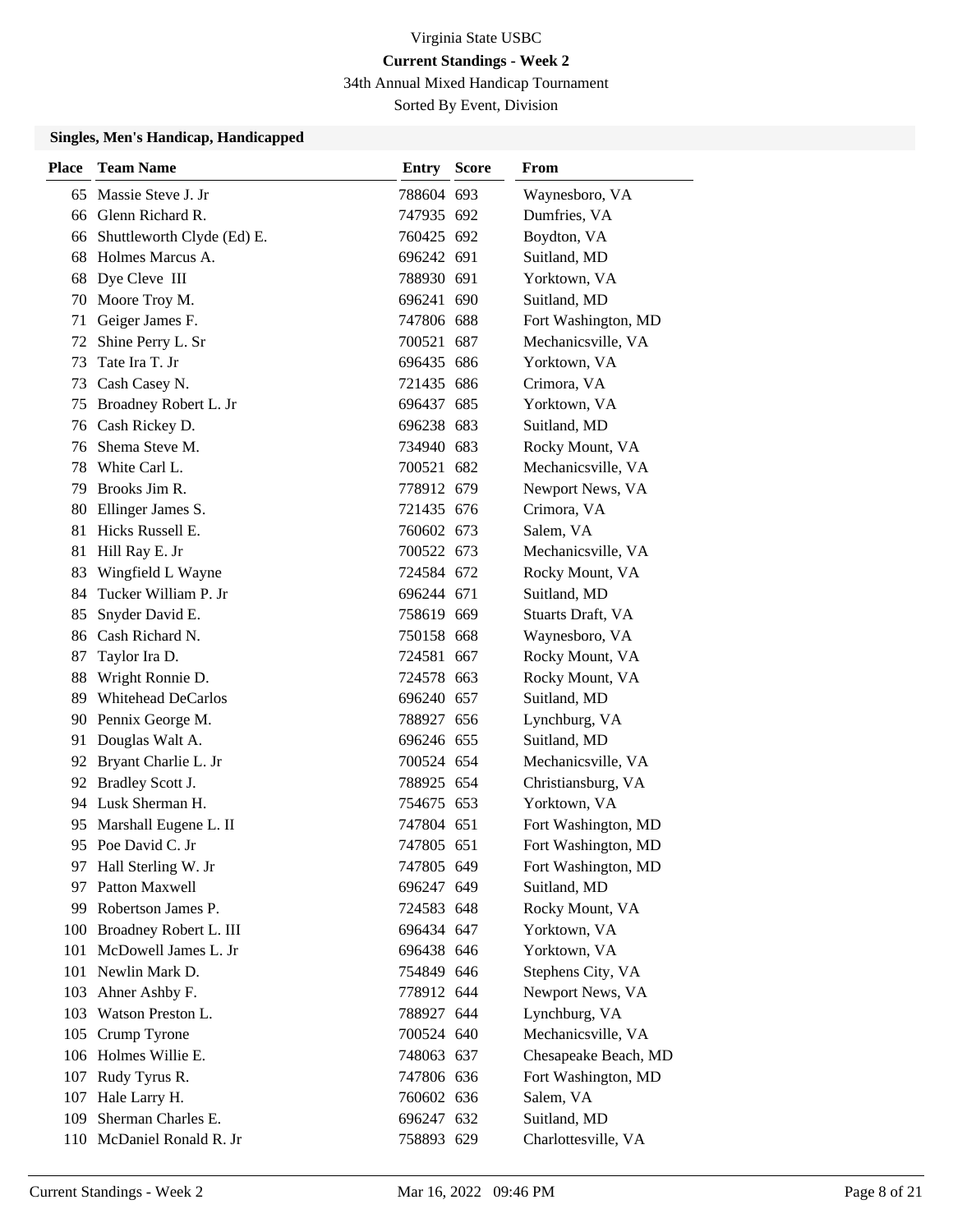34th Annual Mixed Handicap Tournament

Sorted By Event, Division

## **Singles, Men's Handicap, Handicapped**

| <b>Place</b> | <b>Team Name</b>                                                                                                                                                                                                                                                                                                                   | Entry Score | From                |
|--------------|------------------------------------------------------------------------------------------------------------------------------------------------------------------------------------------------------------------------------------------------------------------------------------------------------------------------------------|-------------|---------------------|
|              | 110 Mattingley Timothy A.                                                                                                                                                                                                                                                                                                          | 788604 629  | Waynesboro, VA      |
|              | 112 Patterson Nathaniel                                                                                                                                                                                                                                                                                                            | 747935 627  | Dumfries, VA        |
|              | 112 Walp Lawrence E.                                                                                                                                                                                                                                                                                                               | 770312 627  | Petersburg, WV      |
|              | 114 Lambert Kenneth D.                                                                                                                                                                                                                                                                                                             | 755328 622  | Harrisonburg, VA    |
|              | 115 Kong Jeremy E.                                                                                                                                                                                                                                                                                                                 | 706751 620  | Stuarts Draft, VA   |
| 116          | Shuler Paul E. Sr                                                                                                                                                                                                                                                                                                                  | 696243 616  | Suitland, MD        |
| 117          | Hayes Chris T.                                                                                                                                                                                                                                                                                                                     | 696440 614  | Yorktown, VA        |
| 118          | Riley Harvey R.                                                                                                                                                                                                                                                                                                                    | 725595 610  | Salem, VA           |
|              | 119 Weaver Robert D.                                                                                                                                                                                                                                                                                                               | 724579 608  | Rocky Mount, VA     |
|              | 120 Rowzie Benjamin C.                                                                                                                                                                                                                                                                                                             | 723178 606  | Waynesboro, VA      |
|              | 120 Matson Jeremy J.                                                                                                                                                                                                                                                                                                               | 696441 606  | Yorktown, VA        |
|              | 122 Lafon C W.                                                                                                                                                                                                                                                                                                                     | 749514 605  | Norfolk, VA         |
|              | 123 Matthews Lowell A.                                                                                                                                                                                                                                                                                                             | 747804 604  | Fort Washington, MD |
|              | 124 Chavis Tommy L.                                                                                                                                                                                                                                                                                                                | 700522 603  | Mechanicsville, VA  |
|              | 125 Harris Josef D.                                                                                                                                                                                                                                                                                                                | 747807 602  | Fort Washington, MD |
| 126          | Tate Ira T. Sr                                                                                                                                                                                                                                                                                                                     | 696440 600  | Yorktown, VA        |
| 127          | Elliott Christopher J.                                                                                                                                                                                                                                                                                                             | 729513 598  | Washington, DC      |
| 127          | <b>Shumaker Thomas "Drake"</b>                                                                                                                                                                                                                                                                                                     | 770252 598  | Rice, VA            |
| 129          | Sims Edward L. Jr                                                                                                                                                                                                                                                                                                                  | 729513 597  | Washington, DC      |
|              | 130 Fadely Kevin B.                                                                                                                                                                                                                                                                                                                | 723109 589  | Woodstock, VA       |
| 131          | Shafer Michael A. Jr                                                                                                                                                                                                                                                                                                               | 760601 575  | Salem, VA           |
| 131          | Zirkle Marvin R.                                                                                                                                                                                                                                                                                                                   | 725595 575  | Salem, VA           |
| 133          | Earle Roger D.                                                                                                                                                                                                                                                                                                                     | 770312 574  | Petersburg, WV      |
|              | 134 Leonard Timothy E.                                                                                                                                                                                                                                                                                                             | 696240 570  | Suitland, MD        |
|              | 135 Webb Mark A.                                                                                                                                                                                                                                                                                                                   | 696439 566  | Yorktown, VA        |
|              | 136 Cheek Richard C.                                                                                                                                                                                                                                                                                                               | 754675 562  | Yorktown, VA        |
|              | 137 Ruble Bryan L.                                                                                                                                                                                                                                                                                                                 | 754849 555  | Stephens City, VA   |
|              | 138 Crawford C. Brantley                                                                                                                                                                                                                                                                                                           | 749507 512  | Virginia Beach, VA  |
|              | $\mathbf{M}$ $\mathbf{M}$ $\mathbf{M}$ $\mathbf{M}$ $\mathbf{M}$ $\mathbf{M}$ $\mathbf{M}$ $\mathbf{M}$ $\mathbf{M}$ $\mathbf{M}$ $\mathbf{M}$ $\mathbf{M}$ $\mathbf{M}$ $\mathbf{M}$ $\mathbf{M}$ $\mathbf{M}$ $\mathbf{M}$ $\mathbf{M}$ $\mathbf{M}$ $\mathbf{M}$ $\mathbf{M}$ $\mathbf{M}$ $\mathbf{M}$ $\mathbf{M}$ $\mathbf{$ |             |                     |

## **Singles, Men's Scratch, Scratch**

|    | <b>Place</b> Team Name | <b>Entry Score</b> | From              |
|----|------------------------|--------------------|-------------------|
| 1  | Volpp Gerald L.        | 748960 812         | Stafford, VA      |
| 2  | Blanton Jon D.         | 748960 762         | Stafford, VA      |
| 3  | Craig Robbie M.        | 752836 727         | Monroe, VA        |
| 4  | <b>OSGOOD JASON</b>    | 724578 716         | Rocky Mount, VA   |
| 5  | Richardson Jermaine J. | 724581 715         | Rocky Mount, VA   |
| 6  | Lineberry Shannon Q.   | 706751 704         | Stuarts Draft, VA |
| 7  | Harlow Michael A.      | 725666 703         | Palmyra, VA       |
| 7  | Franklin Brian P.      | 696435 703         | Yorktown, VA      |
| 9  | Short Justin A.        | 725666 700         | Palmyra, VA       |
| 10 | Eckles Donald D.       | 760601 697         | Salem, VA         |
| 11 | Glenn Richard R.       | 747935 692         | Dumfries, VA      |
| 11 | Blankenship Brian E.   | 734940 692         | Rocky Mount, VA   |
| 13 | Ellinger James S.      | 721435 676         | Crimora, VA       |
|    | 14 Tate Ira T. Jr      | 696435 671         | Yorktown, VA      |
|    | 15 Koch Brian C.       | 788930 670         | Yorktown, VA      |
|    | 16 Lambert Bradley S.  | 755328 664         | Harrisonburg, VA  |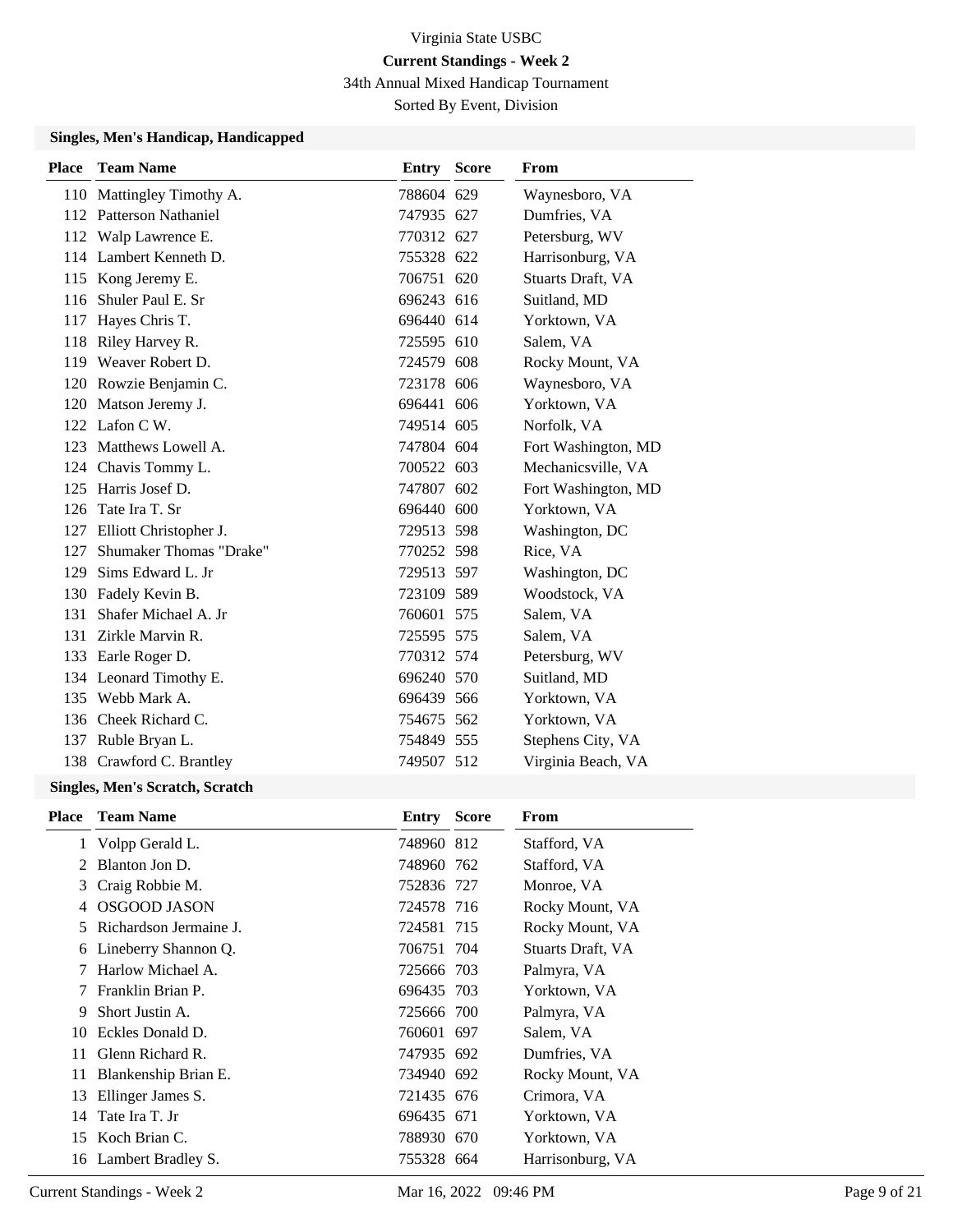34th Annual Mixed Handicap Tournament

Sorted By Event, Division

## **Singles, Men's Scratch, Scratch**

| <b>Place</b> | <b>Team Name</b>       | Entry      | <b>Score</b> | From               |
|--------------|------------------------|------------|--------------|--------------------|
| 17           | <b>Sweet Marlon</b>    | 696238 657 |              | Suitland, MD       |
| 18           | Cash Casey N.          | 721435 653 |              | Crimora, VA        |
| 19           | Jones Kasonn M.        | 758612 648 |              | Prince George, VA  |
| 20           | Blankenship Mike T.    | 724580 644 |              | Rocky Mount, VA    |
| 21           | Howell David J.        | 788925 639 |              | Christiansburg, VA |
| 22           | Wright Ronnie D.       | 724578 633 |              | Rocky Mount, VA    |
| 23           | Hicks Russell E.       | 760602 625 |              | Salem, VA          |
| 24           | Palmer Jesse W. Jr     | 758612 622 |              | Prince George, VA  |
| 25           | Brooks Jim R.          | 778912 613 |              | Newport News, VA   |
| 26           | Hayes Chris T.         | 696440 608 |              | Yorktown, VA       |
| 27           | Rowzie Benjamin C.     | 723178 606 |              | Waynesboro, VA     |
| 28           | Dye Cleve III          | 788930 589 |              | Yorktown, VA       |
| 29           | Taylor Ira D.          | 724581 580 |              | Rocky Mount, VA    |
| 30           | Ahner Ashby F.         | 778912 578 |              | Newport News, VA   |
| 31           | Bradley Scott J.       | 788925 573 |              | Christiansburg, VA |
| 32           | Riley Harvey R.        | 725595 571 |              | Salem, VA          |
| 33           | Elliott Christopher J. | 729513 559 |              | Washington, DC     |
| 34           | Shafer Michael A. Jr   | 760601 557 |              | Salem, VA          |
| 35           | Lambert Kenneth D.     | 755328 544 |              | Harrisonburg, VA   |
| 36           | Kong Jeremy E.         | 706751 533 |              | Stuarts Draft, VA  |
| 37           | Sims Edward L. Jr.     | 729513 495 |              | Washington, DC     |
| 38           | Leonard Timothy E.     | 696240 492 |              | Suitland, MD       |
| 39           | Patterson Nathaniel    | 747935 477 |              | Dumfries, VA       |
| 40           | Zirkle Marvin R.       | 725595 458 |              | Salem, VA          |
|              |                        |            |              |                    |

## **Singles, Women's Handicap, Handicapped**

| Place        | <b>Team Name</b>      | Entry      | <b>Score</b> | From               |
|--------------|-----------------------|------------|--------------|--------------------|
| $\mathbf{I}$ | Harrison Lorraine B.  | 696241 838 |              | Suitland, MD       |
| 2            | Higgins Thelma G.     | 696240 831 |              | Suitland, MD       |
| 3            | Harden Ursula A.      | 696238 824 |              | Suitland, MD       |
| 4            | Ethridge Stephanie L. | 754849 803 |              | Stephens City, VA  |
| 5            | Moore Jennifer M.     | 696434 797 |              | Yorktown, VA       |
| 6            | Discioscia Sara R.    | 696434 792 |              | Yorktown, VA       |
| 7            | Wagner Patricia M.    | 752836 789 |              | Monroe, VA         |
| 8            | Drake Brigitte E.     | 696438 788 |              | Yorktown, VA       |
| 9            | Sharp Andrea          | 748960 785 |              | Stafford, VA       |
| 10           | Tate Amanda C.        | 696435 784 |              | Yorktown, VA       |
| 11           | Kirby Michele L.      | 723178 783 |              | Waynesboro, VA     |
| 12           | Cook Michele          | 756441 778 |              | Eagle Rock, VA     |
| 13           | Davis Melody W.       | 760425 773 |              | Boydton, VA        |
| 14           | Johnson Angela D.     | 696244 772 |              | Suitland, MD       |
| 15           | Coffman Anna-Marie D. | 696441 771 |              | Yorktown, VA       |
| 16           | Pezzella Anna M.      | 749507 769 |              | Virginia Beach, VA |
| 17           | Kebere Toeke'Shea A.  | 696246 768 |              | Suitland, MD       |
| 18           | Simmons Shelby A.     | 755328 766 |              | Harrisonburg, VA   |
| 19           | Pierce Betsy E.       | 714228 765 |              | Chesterfield, VA   |
| 20           | Cutshaw Christa M.    | 696436 764 |              | Yorktown, VA       |
|              |                       |            |              |                    |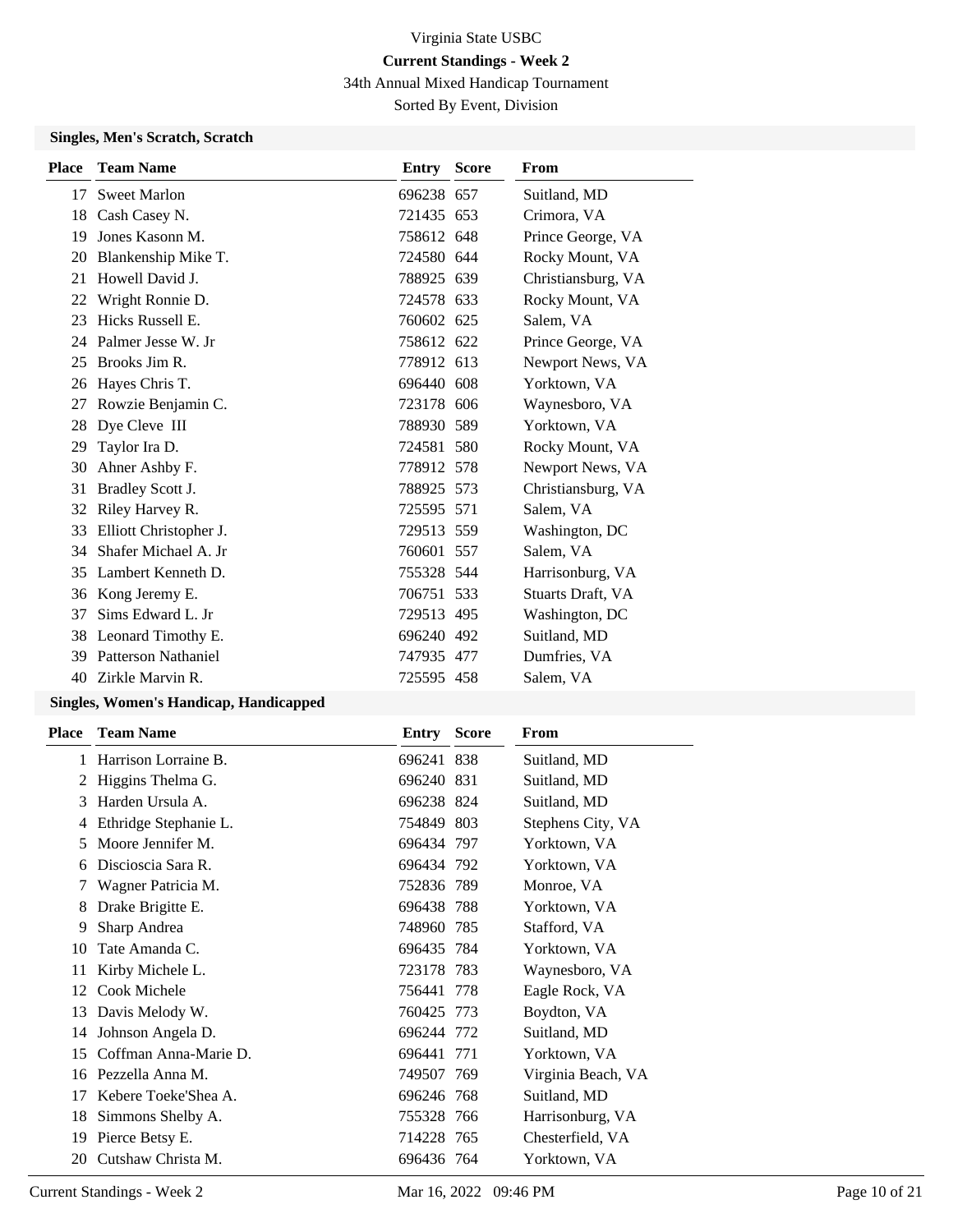34th Annual Mixed Handicap Tournament

Sorted By Event, Division

### **Singles, Women's Handicap, Handicapped**

| <b>Place</b> | <b>Team Name</b>       | Entry      | <b>Score</b> | From                 |
|--------------|------------------------|------------|--------------|----------------------|
| 21           | Shaw Taysha L.         | 696242 762 |              | Suitland, MD         |
| 22           | Gragg Karla K.         | 788925 760 |              | Christiansburg, VA   |
| 23           | Hodges Judy C.         | 724578 759 |              | Rocky Mount, VA      |
| 24           | Skaggs L. Jean         | 749514 753 |              | Norfolk, VA          |
| 24           | Anderson Veronica W.   | 788927 753 |              | Lynchburg, VA        |
| 26           | Shafer Jessica R.      | 760601 749 |              | Salem, VA            |
| 27           | Legge Pamela R.        | 706751 747 |              | Stuarts Draft, VA    |
| 28           | Gray Patricia B.       | 724584 744 |              | Rocky Mount, VA      |
| 28           | Jordan Catherine J.    | 696245 744 |              | Suitland, MD         |
| 30           | Johnson Corlitta R.    | 696246 743 |              | Suitland, MD         |
| 31           | Holton Pamela G.       | 696239 741 |              | Suitland, MD         |
| 31           | Ray Allenna E.         | 734940 741 |              | Rocky Mount, VA      |
| 33           | <b>Hooker Evelyn</b>   | 747807 740 |              | Fort Washington, MD  |
| 34           | Arrington Francine W.  | 724585 739 |              | Rocky Mount, VA      |
| 35           | Shiflett Christine R.  | 714228 737 |              | Chesterfield, VA     |
|              | 36 Bland Wanda B.      | 758612 736 |              | Prince George, VA    |
| 37           | Dale Dianna L.         | 788604 735 |              | Waynesboro, VA       |
| 38           | Nelson Shirley A.      | 696242 734 |              | Suitland, MD         |
| 39           | Smith Cristina D.      | 758619 730 |              | Stuarts Draft, VA    |
|              | 40 Brown Jeannie D.    | 724583 729 |              | Rocky Mount, VA      |
| 41           | Branham Catherine L.   | 754849 727 |              | Stephens City, VA    |
| 41           | Bass-Campbell Dawn N.  | 778912 727 |              | Newport News, VA     |
| 41           | Weaver Donna C.        | 724579 727 |              | Rocky Mount, VA      |
|              | 44 Hollins Michelle R. | 696245 726 |              | Suitland, MD         |
| 45           | Phillips Jessica L.    | 724578 725 |              | Rocky Mount, VA      |
| 46           | Cook Caylyn M.         | 696437 722 |              | Yorktown, VA         |
| 47           | Hodge Kathy L.         | 770252 719 |              | Rice, VA             |
| 47           | Holmes Lee Ann         | 748063 719 |              | Chesapeake Beach, MD |
| 49           | Hylton Ashley N.       | 724579 718 |              | Rocky Mount, VA      |
| 50           | Stroman Cordelia O.    | 696243 717 |              | Suitland, MD         |
| 51           | Schoonover Mary F.     | 734940 716 |              | Rocky Mount, VA      |
| 51           | Tate Algeria K.        | 747803 716 |              | Fort Washington, MD  |
|              | 51 Poe Angela F.       | 747805 716 |              | Fort Washington, MD  |
| 54           | Conner Dawniel C.      | 696247 715 |              | Suitland, MD         |
|              | 55 Lusk Kellie L.      | 754675 713 |              | Yorktown, VA         |
| 55           | Thomas Dale K.         | 724584 713 |              | Rocky Mount, VA      |
| 57           | Dellapenta Yvonne M.   | 696439 712 |              | Yorktown, VA         |
| 58           | Ferguson Kimberly A.   | 729513 710 |              | Washington, DC       |
|              | 59 Bain Deseree R.     | 696436 709 |              | Yorktown, VA         |
| 60           | Hayes Lisa G.          | 696440 704 |              | Yorktown, VA         |
| 61           | Keyes Heather A.       | 696438 703 |              | Yorktown, VA         |
| 61           | Cook Jennifer (Red) S. | 696437 703 |              | Yorktown, VA         |
| 63           | Green Yoketa I.        | 696240 702 |              | Suitland, MD         |
| 63           | Ellinger Wanda S.      | 721435 702 |              | Crimora, VA          |
| 63           | Matthews Michelle T.   | 747804 702 |              | Fort Washington, MD  |
|              | 63 Lambert Carolyn F.  | 755328 702 |              | Harrisonburg, VA     |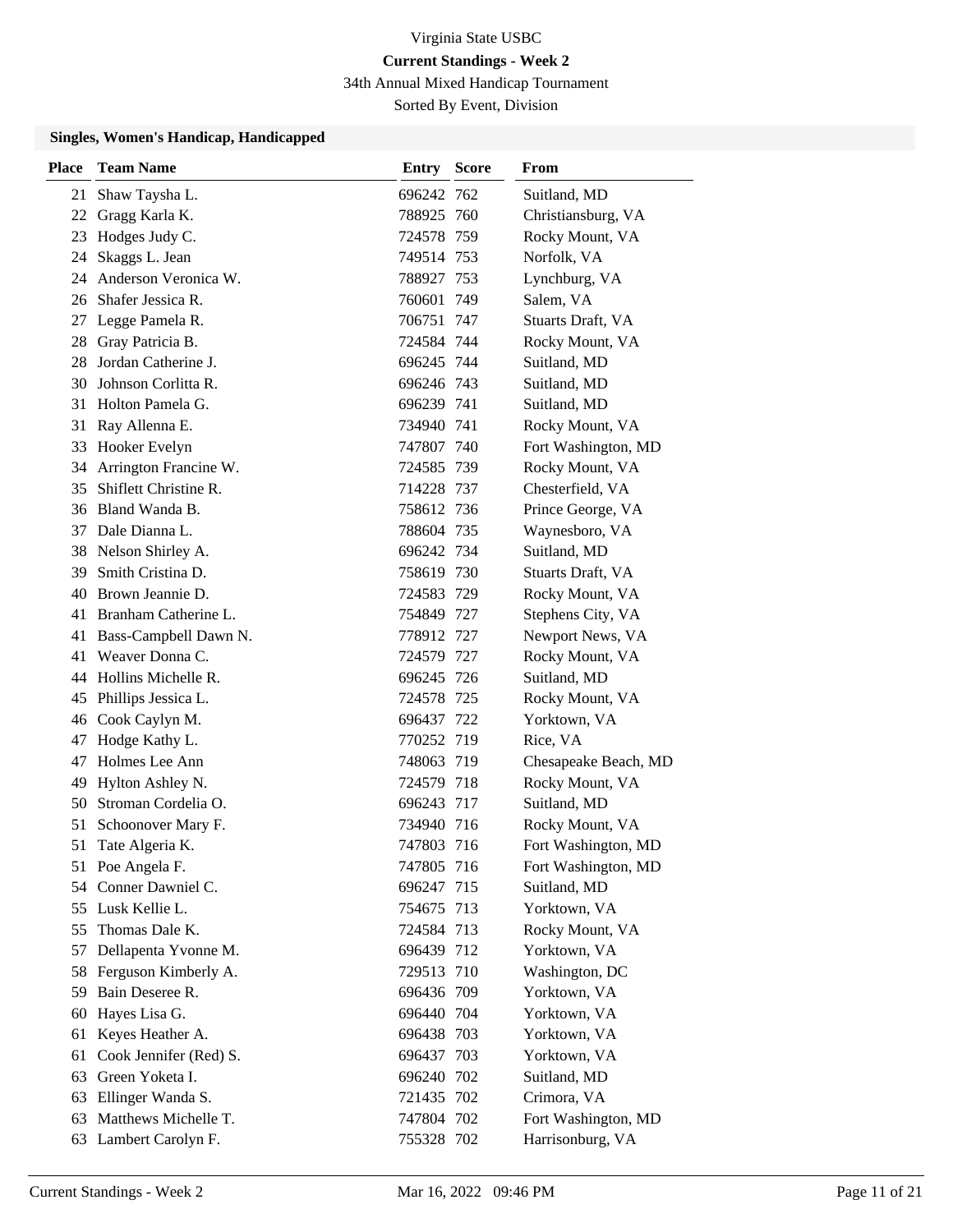34th Annual Mixed Handicap Tournament

Sorted By Event, Division

### **Singles, Women's Handicap, Handicapped**

| <b>Place</b> | <b>Team Name</b>             | <b>Entry Score</b> | From                 |
|--------------|------------------------------|--------------------|----------------------|
| 67           | Fadely Julie E.              | 723109 700         | Woodstock, VA        |
| 68           | Tate Anne C.                 | 696440 698         | Yorktown, VA         |
| 69           | Cash Gina L.                 | 750158 697         | Waynesboro, VA       |
| 69           | Smith Kathy M.               | 723178 697         | Waynesboro, VA       |
| 71           | Bayes Vanessa A.             | 752836 696         | Monroe, VA           |
| 71           | Spencer Hortense(Toodie) A.  | 696247 696         | Suitland, MD         |
| 71           | Brown Carolyn A.             | 696243 696         | Suitland, MD         |
| 71           | Cyrus Paula M.               | 758612 696         | Prince George, VA    |
| 75           | Sandidge Dorothy G.          | 788927 695         | Lynchburg, VA        |
| 76           | Craig Rozinia E.             | 696241 694         | Suitland, MD         |
| 77           | Carter Brenda                | 700524 693         | Mechanicsville, VA   |
| 77           | Parker-Cunningham Wilhemenia | 700521 693         | Mechanicsville, VA   |
| 77           | Cooper Tracie T.             | 724583 693         | Rocky Mount, VA      |
| 80           | Belew Amy R.                 | 758893 692         | Charlottesville, VA  |
| 81           | Stewart Teresa S.            | 721435 691         | Crimora, VA          |
|              | 81 Colbert-Box Sandra M.     | 747804 691         | Fort Washington, MD  |
| 81           | Eckles Krystal D.            | 760601 691         | Salem, VA            |
| 84           | Taylor Darla D.              | 788604 690         | Waynesboro, VA       |
|              | 85 Lafon Annie R.            | 749514 689         | Norfolk, VA          |
|              | 85 Silver Carolyn A.         | 700523 689         | Mechanicsville, VA   |
| 87           | Ibargo Deborah A.            | 724585 688         | Rocky Mount, VA      |
| 87           | Glenn Latoya C.              | 747935 688         | Dumfries, VA         |
| 89           | Odgers Mandy J.              | 788930 685         | Yorktown, VA         |
| 89           | Matson Julia M.              | 696441 685         | Yorktown, VA         |
| 91           | Crump Tasha L.               | 700524 684         | Mechanicsville, VA   |
| 91           | Ellerbe Beverly M.           | 700521 684         | Mechanicsville, VA   |
| 91           | Baber Susan D.               | 706751 684         | Stuarts Draft, VA    |
| 91           | Young Karen P.               | 724580 684         | Rocky Mount, VA      |
| 95           | Rogers Connie B.             | 724577 683         | Rocky Mount, VA      |
| 95           | Casey Martha S.              | 724582 683         | Rocky Mount, VA      |
| 95           | Green Rebecca A.             | 700522 683         | Mechanicsville, VA   |
|              | 95 Hogue Vanessa M.          | 747935 683         | Dumfries, VA         |
|              | 99 Lusk Judy D.              | 754675 682         | Yorktown, VA         |
| 100          | Taylor Candice S.            | 696239 681         | Suitland, MD         |
|              | 100 Ritter Lynette A.        | 723109 681         | Woodstock, VA        |
|              | 102 Holland Patricia A.      | 748063 680         | Chesapeake Beach, MD |
|              | 103 Matthews Kathy A.        | 747806 678         | Fort Washington, MD  |
|              | 104 Michael Carissa A.       | 770312 677         | Petersburg, WV       |
| 105          | Kaplan Carol L.              | 758619 676         | Stuarts Draft, VA    |
| 105          | Stone Wandra E.              | 696237 676         | Suitland, MD         |
|              | 107 Clarke Eloise E.         | 696244 675         | Suitland, MD         |
|              | 107 Keplinger Tonya D.       | 770312 675         | Petersburg, WV       |
|              | 107 Hale Melodie E.          | 760602 675         | Salem, VA            |
|              | 110 Franklin Candi C.        | 696435 672         | Yorktown, VA         |
|              | 111 Ellis-Williams Alice E.  | 747807 671         | Fort Washington, MD  |
|              | 112 Toney Michelle S.        | 724582 669         | Rocky Mount, VA      |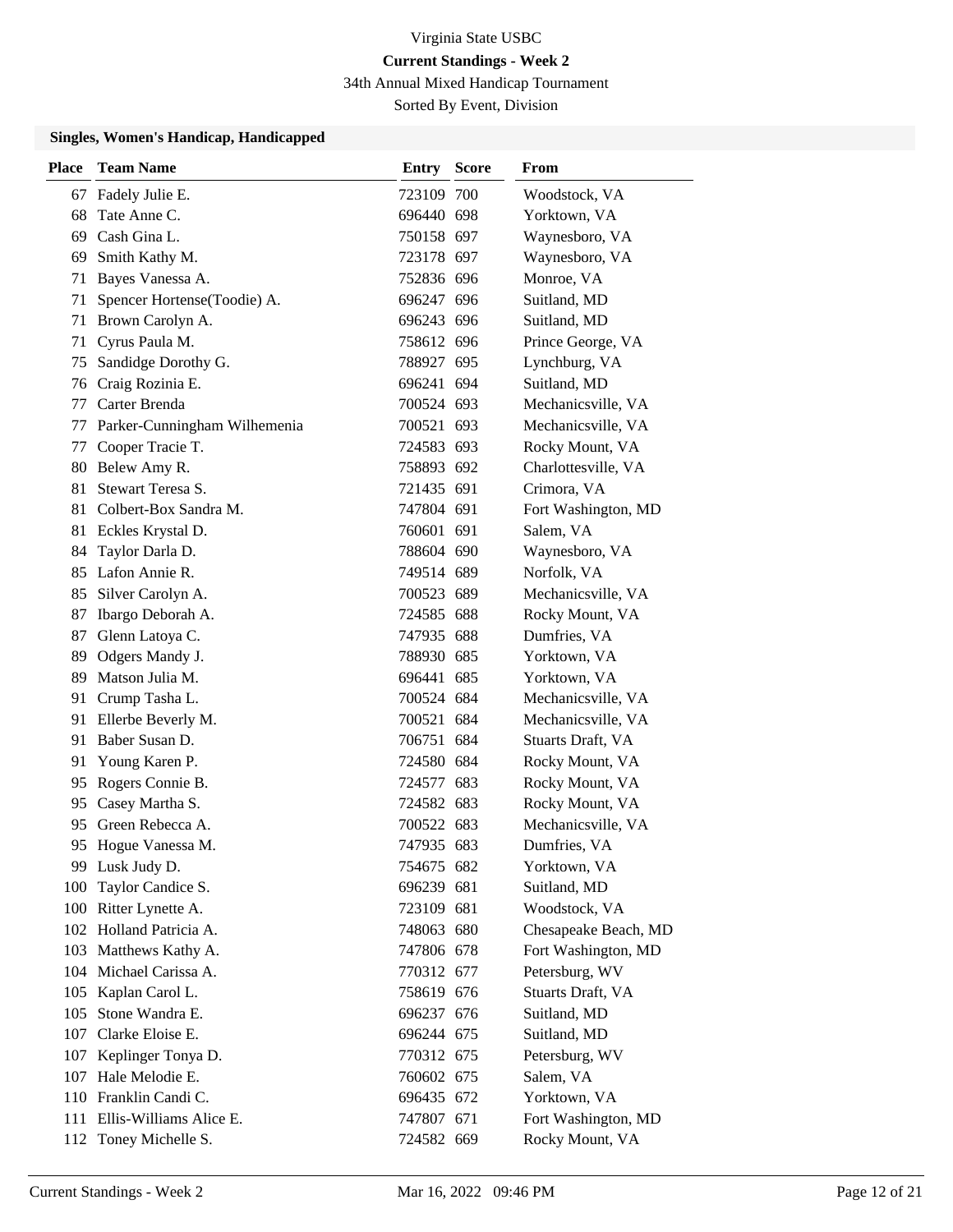34th Annual Mixed Handicap Tournament

Sorted By Event, Division

### **Singles, Women's Handicap, Handicapped**

| <b>Place</b> | <b>Team Name</b>             | <b>Entry Score</b> | <b>From</b>         |
|--------------|------------------------------|--------------------|---------------------|
|              | 113 McGee Jacqueline P.      | 760425 666         | Boydton, VA         |
|              | 113 Huff Mikki D.            | 788925 666         | Christiansburg, VA  |
| 113          | Hays Sandra                  | 696439 666         | Yorktown, VA        |
|              | 116 Haynes Donna C.          | 778912 662         | Newport News, VA    |
| 116          | Smith Bonnie D.              | 724580 662         | Rocky Mount, VA     |
| 118          | Mills Sara N.                | 758893 659         | Charlottesville, VA |
|              | 118 Richardson Megan M.      | 788930 659         | Yorktown, VA        |
|              | 120 Hicks Cayla M.           | 760602 658         | Salem, VA           |
| 121          | Craghead Marah A.            | 756441 657         | Eagle Rock, VA      |
| 122          | Campbell Dorothy S.          | 747806 656         | Fort Washington, MD |
| 123          | Hodges Connie T.             | 724577 651         | Rocky Mount, VA     |
|              | 124 Fogus Chelsea M.         | 770252 648         | Rice, VA            |
| 125          | Collick Angela D.            | 747805 646         | Fort Washington, MD |
| 126          | Williams Katherine           | 725595 643         | Salem, VA           |
| 127          | Morrisey Eva M.              | 696237 642         | Suitland, MD        |
| 128          | Lawrence Kimberleigh N.      | 729513 638         | Washington, DC      |
|              | 129 Volpp Wanda R.           | 748960 634         | Stafford, VA        |
| 130          | Cunningham Valerie L.        | 700522 633         | Mechanicsville, VA  |
| 131          | Zirkle Laurie T.             | 725595 628         | Salem, VA           |
| 131          | Key Lutricia B.              | 696238 628         | Suitland, MD        |
|              | 133 Reynolds Chelsea L.      | 725666 623         | Palmyra, VA         |
|              | 134 Houchens Ginger L.       | 725666 622         | Palmyra, VA         |
| 135          | Crawford Donna M.            | 749507 618         | Virginia Beach, VA  |
|              | 136 Young Tanya H.           | 724581 615         | Rocky Mount, VA     |
| 137          | Jackson-Marshall Agatha V.   | 700523 610         | Mechanicsville, VA  |
|              | 138 Richardson Kaye          | 724581 575         | Rocky Mount, VA     |
|              | 139 Wood Kathleen (kathy) P. | 750158 416         | Waynesboro, VA      |
|              |                              |                    |                     |

#### **Singles, Women's Scratch, Scratch**

|    | <b>Place</b> Team Name     | Entry      | <b>Score</b> | <b>From</b>              |
|----|----------------------------|------------|--------------|--------------------------|
| 1  | Discioscia Sara R.         | 696434 699 |              | Yorktown, VA             |
| 2  | Sharp Andrea               | 748960 677 |              | Stafford, VA             |
| 3  | Higgins Thelma G.          | 696240 672 |              | Suitland, MD             |
| 4  | Glenn Latoya C.            | 747935 670 |              | Dumfries, VA             |
| 5  | Bass-Campbell Dawn N.      | 778912 652 |              | Newport News, VA         |
| 5  | Tate Amanda C.             | 696435 652 |              | Yorktown, VA             |
| 7  | Hicks Cayla M.             | 760602 637 |              | Salem, VA                |
| 8  | Franklin Candi C.          | 696435 627 |              | Yorktown, VA             |
| 9  | Gragg Karla K.             | 788925 607 |              | Christiansburg, VA       |
|    | 10 Legge Pamela R.         | 706751 606 |              | Stuarts Draft, VA        |
| 11 | Ferguson Kimberly A.       | 729513 599 |              | Washington, DC           |
| 12 | Richardson Megan M.        | 788930 593 |              | Yorktown, VA             |
| 13 | Reynolds Chelsea L.        | 725666 584 |              | Palmyra, VA              |
|    | 14 Lawrence Kimberleigh N. | 729513 575 |              | Washington, DC           |
| 15 | Simmons Shelby A.          | 755328 574 |              | Harrisonburg, VA         |
|    | 16 Zirkle Laurie T.        | 725595 571 |              | Salem, VA                |
| 17 | Baber Susan D.             | 706751 567 |              | <b>Stuarts Draft, VA</b> |
|    |                            |            |              |                          |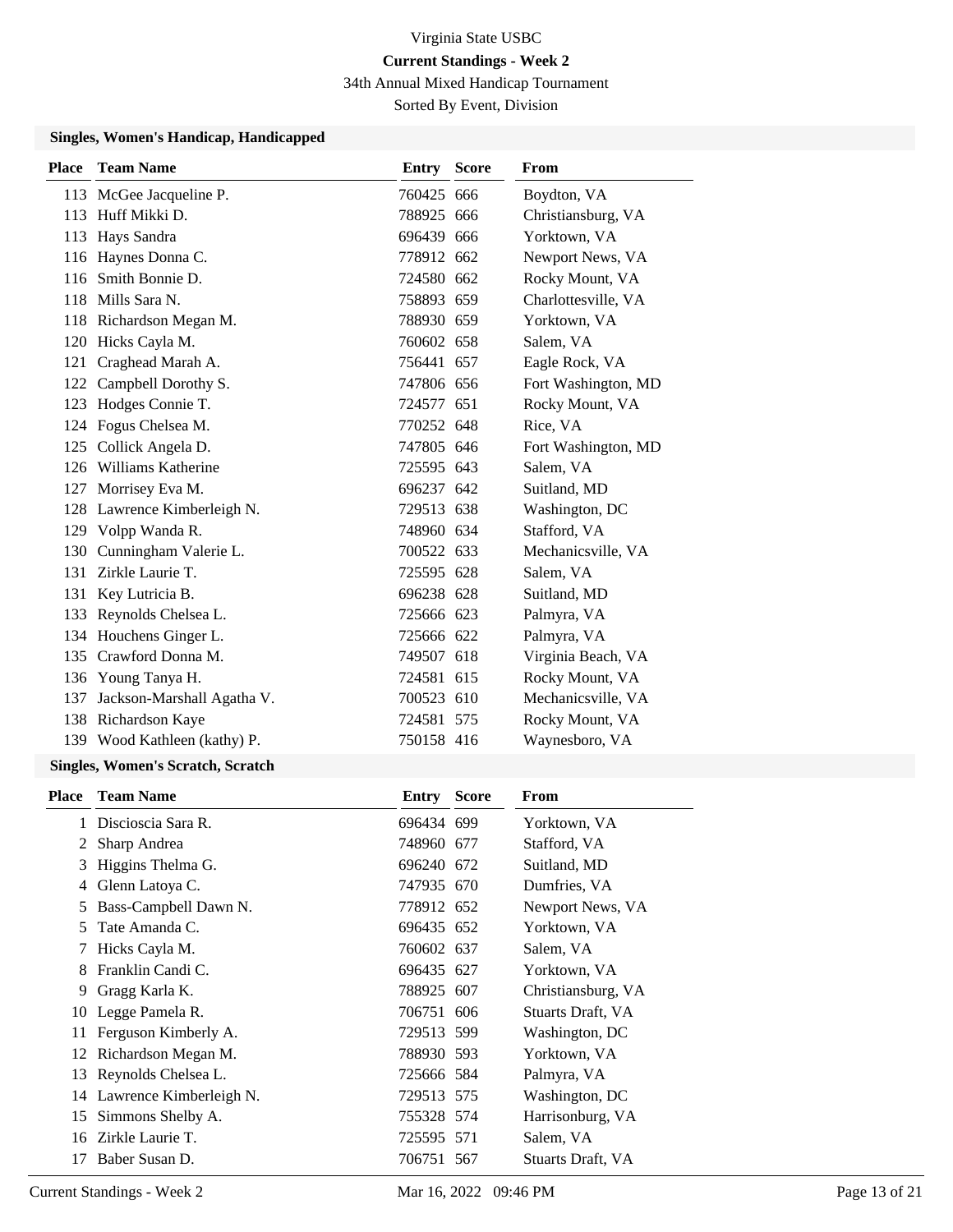34th Annual Mixed Handicap Tournament

Sorted By Event, Division

## **Singles, Women's Scratch, Scratch**

| <b>Place</b> Team Name | Entry      | <b>Score</b> | From               |
|------------------------|------------|--------------|--------------------|
| 18 Huff Mikki D.       | 788925 552 |              | Christiansburg, VA |
| 19 Richardson Kaye     | 724581 533 |              | Rocky Mount, VA    |
| 20 Odgers Mandy J.     | 788930 526 |              | Yorktown, VA       |
| 21 Volpp Wanda R.      | 748960 523 |              | Stafford, VA       |
| 22 Haynes Donna C.     | 778912 494 |              | Newport News, VA   |
| 23 Key Lutricia B.     | 696238 493 |              | Suitland, MD       |
| 24 Houchens Ginger L.  | 725666 490 |              | Palmyra, VA        |
| 25 Hogue Vanessa M.    | 747935 485 |              | Dumfries, VA       |
| 26 Lambert Carolyn F.  | 755328 402 |              | Harrisonburg, VA   |

## **All Events Handicap, Men's Handicap, Handicapped**

| Place | <b>Team Name</b>        | Entry        | <b>Score</b> | From                 |
|-------|-------------------------|--------------|--------------|----------------------|
|       | 1 Gross Dwayne A. Sr    | 696243 2,379 |              | Suitland, MD         |
| 2     | <b>Bowles Darius</b>    | 758893 2,371 |              | Charlottesville, VA  |
| 3     | Turner Kervin B.        | 714228 2,368 |              | Chesterfield, VA     |
| 4     | Kirby Shannon D.        | 723178 2,350 |              | Waynesboro, VA       |
| 5     | <b>Taylor Damien</b>    | 696239 2,320 |              | Suitland, MD         |
| 6     | Hollins James A.        | 696245 2,316 |              | Suitland, MD         |
| 7     | Jordan Dexter N.        | 696245 2,306 |              | Suitland, MD         |
| 8     | <b>Bayes Vincent</b>    | 752836 2,302 |              | Monroe, VA           |
| 9     | Johnson Robert T.       | 696246 2,287 |              | Suitland, MD         |
| 10    | Blanton Jon D.          | 748960 2,270 |              | Stafford, VA         |
| 11    | Dressler Chris O.       | 756441 2,262 |              | Eagle Rock, VA       |
| 12    | Wood Warren L.          | 750158 2,247 |              | Waynesboro, VA       |
| 12    | Molloy Jack N.          | 696434 2,247 |              | Yorktown, VA         |
| 14    | Koch Brian C.           | 788930 2,242 |              | Yorktown, VA         |
| 15    | Johnson Johnie J.       | 696244 2,241 |              | Suitland, MD         |
|       | 16 Rook John C.         | 696439 2,238 |              | Yorktown, VA         |
| 17    | Marshall Robert W.      | 700523 2,233 |              | Mechanicsville, VA   |
|       | 18 Bryant Charlie L. Jr | 700524 2,224 |              | Mechanicsville, VA   |
|       | 19 Rinker Michael E.    | 723109 2,218 |              | Woodstock, VA        |
|       | 20 Lineberry Shannon Q. | 706751 2,216 |              | Stuarts Draft, VA    |
| 21    | Shifflett James E.      | 724579 2,199 |              | Rocky Mount, VA      |
| 22    | Howell David J.         | 788925 2,198 |              | Christiansburg, VA   |
| 23    | Wright Coy L.           | 724583 2,193 |              | Rocky Mount, VA      |
| 24    | Kyger Grant W.          | 770252 2,188 |              | Rice, VA             |
| 25    | Perry Carl L.           | 760425 2,184 |              | Boydton, VA          |
| 26    | Robinson David D. Jr    | 696242 2,181 |              | Suitland, MD         |
| 27    | Casey Mark S.           | 724582 2,179 |              | Rocky Mount, VA      |
|       | 28 Volpp Gerald L.      | 748960 2,168 |              | Stafford, VA         |
|       | 29 Bain Tommy D. Jr     | 696436 2,166 |              | Yorktown, VA         |
|       | 30 Blankenship Brian E. | 734940 2,153 |              | Rocky Mount, VA      |
| 31    | McCree Raleigh Jr       | 696241 2,149 |              | Suitland, MD         |
| 32    | Jones Frank H.          | 748063 2,146 |              | Chesapeake Beach, MD |
| 33    | Taylor Kevin B.         | 696239 2,144 |              | Suitland, MD         |
| 34    | Shema Steve M.          | 734940 2,142 |              | Rocky Mount, VA      |
|       | 34 Dye Cleve III        | 788930 2,142 |              | Yorktown, VA         |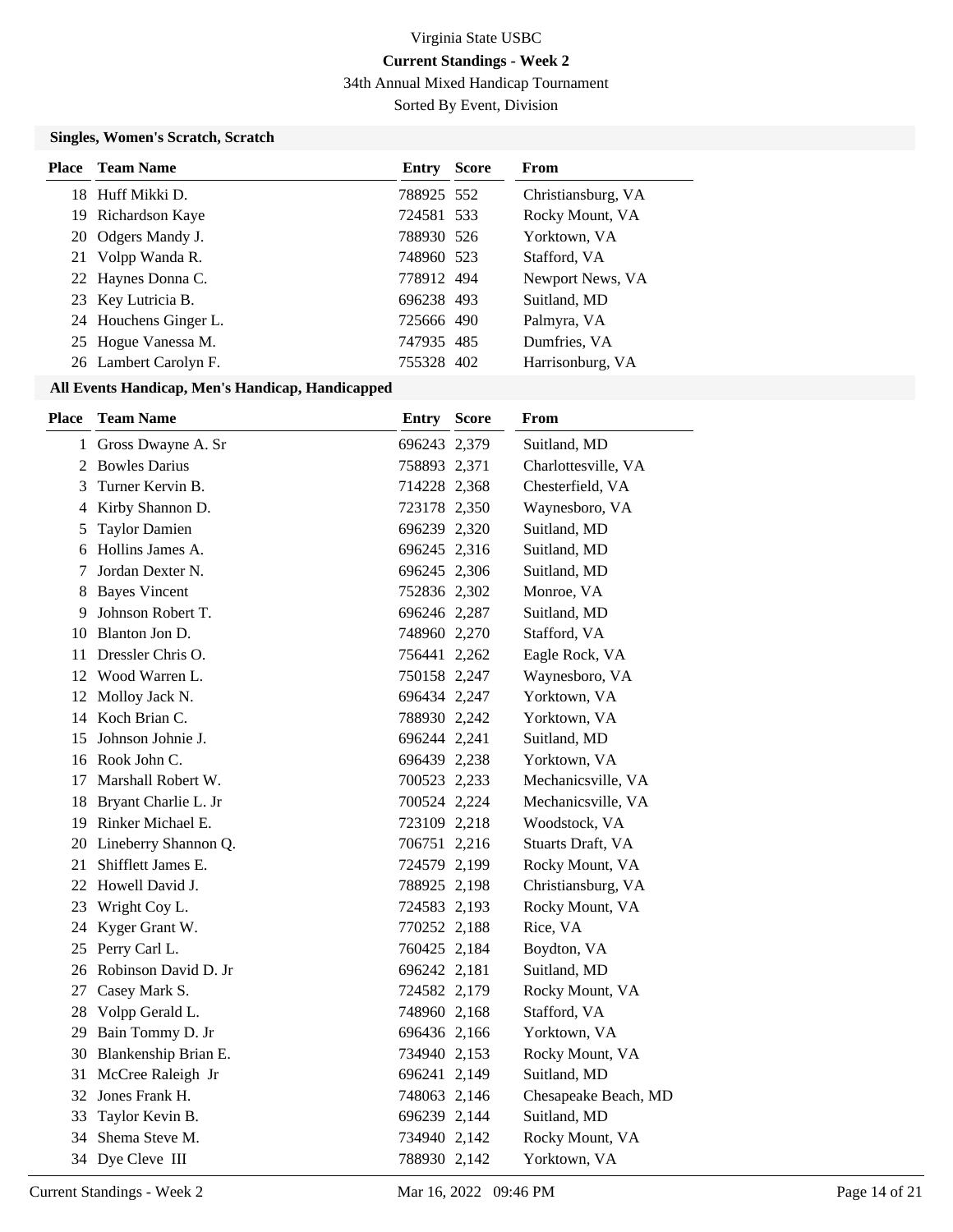# **Current Standings - Week 2**

34th Annual Mixed Handicap Tournament

Sorted By Event, Division

## **All Events Handicap, Men's Handicap, Handicapped**

| <b>Place</b> | <b>Team Name</b>                    | <b>Entry Score</b>           | From                               |
|--------------|-------------------------------------|------------------------------|------------------------------------|
|              | 36 Holton Rodney                    | 696237 2,141                 | Suitland, MD                       |
|              | 37 Hodges Frank G.                  | 724577 2,139                 | Rocky Mount, VA                    |
|              | 38 Blankenship Mike T.              | 724580 2,135                 | Rocky Mount, VA                    |
|              | 39 Pezzella Tony J.                 | 749507 2,134                 | Virginia Beach, VA                 |
| 40           | Skaggs Harry A.                     | 749514 2,128                 | Norfolk, VA                        |
| 41           | Cash Casey N.                       | 721435 2,125                 | Crimora, VA                        |
|              | 42 Nichols David S.                 | 724585 2,120                 | Rocky Mount, VA                    |
| 43           | White Carl L.                       | 700521 2,118                 | Mechanicsville, VA                 |
| 44           | Broadney Colin D.                   | 696437 2,116                 | Yorktown, VA                       |
| 45           | Porterfield James R.                | 696441 2,114                 | Yorktown, VA                       |
|              | 46 Cash Rickey D.                   | 696238 2,113                 | Suitland, MD                       |
| 46           | Shuler Paul E. Sr                   | 696243 2,113                 | Suitland, MD                       |
| 48           | Magill Clint                        | 724584 2,108                 | Rocky Mount, VA                    |
|              | 48 Eckles Donald D.                 | 760601 2,108                 | Salem, VA                          |
|              | 50 Kong Jeremy E.                   | 706751 2,106                 | Stuarts Draft, VA                  |
| 50           | Tucker William P. Jr                | 696244 2,106                 | Suitland, MD                       |
| 52           | Hill Ray E. Jr                      | 700522 2,102                 | Mechanicsville, VA                 |
| 53           | Patton Maxwell                      | 696247 2,101                 | Suitland, MD                       |
|              | 54 Crump Tyrone                     | 700524 2,097                 | Mechanicsville, VA                 |
|              | 54 Matson Jeremy J.                 | 696441 2,097                 | Yorktown, VA                       |
| 56           | Craig Robbie M.                     | 752836 2,094                 | Monroe, VA                         |
| 57           | Byer Jerry C.                       | 756441 2,090                 | Eagle Rock, VA                     |
| 58           | Wright Ronnie D.                    | 724578 2,089                 | Rocky Mount, VA                    |
| 59           | Scott Raymond W. Jr                 | 696438 2,087                 | Yorktown, VA                       |
| 60           | Wingfield L Wayne                   | 724584 2,085                 | Rocky Mount, VA                    |
| 61           | Bradley Scott J.                    | 788925 2,083                 | Christiansburg, VA                 |
| 61           | Short Justin A.                     | 725666 2,083                 | Palmyra, VA                        |
| 63           | Richardson Russell J.               | 724582 2,081                 | Rocky Mount, VA                    |
|              | 64 Richardson Jermaine J.           | 724581 2,076                 | Rocky Mount, VA                    |
|              | 64 Broadney Robert L. Jr            | 696437 2,076                 | Yorktown, VA                       |
|              | 66 Latney Samuel L.                 | 747803 2,070                 | Fort Washington, MD                |
|              | 67 Elliott Christopher J.           | 729513 2,066                 | Washington, DC                     |
| 68           | Jones Kasonn M.                     | 758612 2,065                 | Prince George, VA                  |
| 69           | Snyder David E.                     | 758619 2,057                 | Stuarts Draft, VA                  |
| 69           | Stone Michael<br>Cutshaw William R. | 696237 2,057                 | Suitland, MD                       |
| 71<br>72     | Street Ronald D.                    | 696436 2,055                 | Yorktown, VA                       |
| 73           | Massie Steve J. Jr                  | 714228 2,053<br>788604 2,047 | Chesterfield, VA<br>Waynesboro, VA |
| 74           | Sims Edward L. Jr                   | 729513 2,044                 | Washington, DC                     |
| 75           | Hall Sterling W. Jr                 | 747805 2,041                 | Fort Washington, MD                |
| 75           | <b>OSGOOD JASON</b>                 | 724578 2,041                 | Rocky Mount, VA                    |
| 75           | Arrington Tony R.                   | 724585 2,041                 | Rocky Mount, VA                    |
| 78           | Lambert Bradley S.                  | 755328 2,040                 | Harrisonburg, VA                   |
| 79           | <b>Sweet Marlon</b>                 | 696238 2,038                 | Suitland, MD                       |
| 80           | Weaver Robert D.                    | 724579 2,037                 | Rocky Mount, VA                    |
|              | 81 Lusk Sherman H.                  | 754675 2,034                 | Yorktown, VA                       |
|              |                                     |                              |                                    |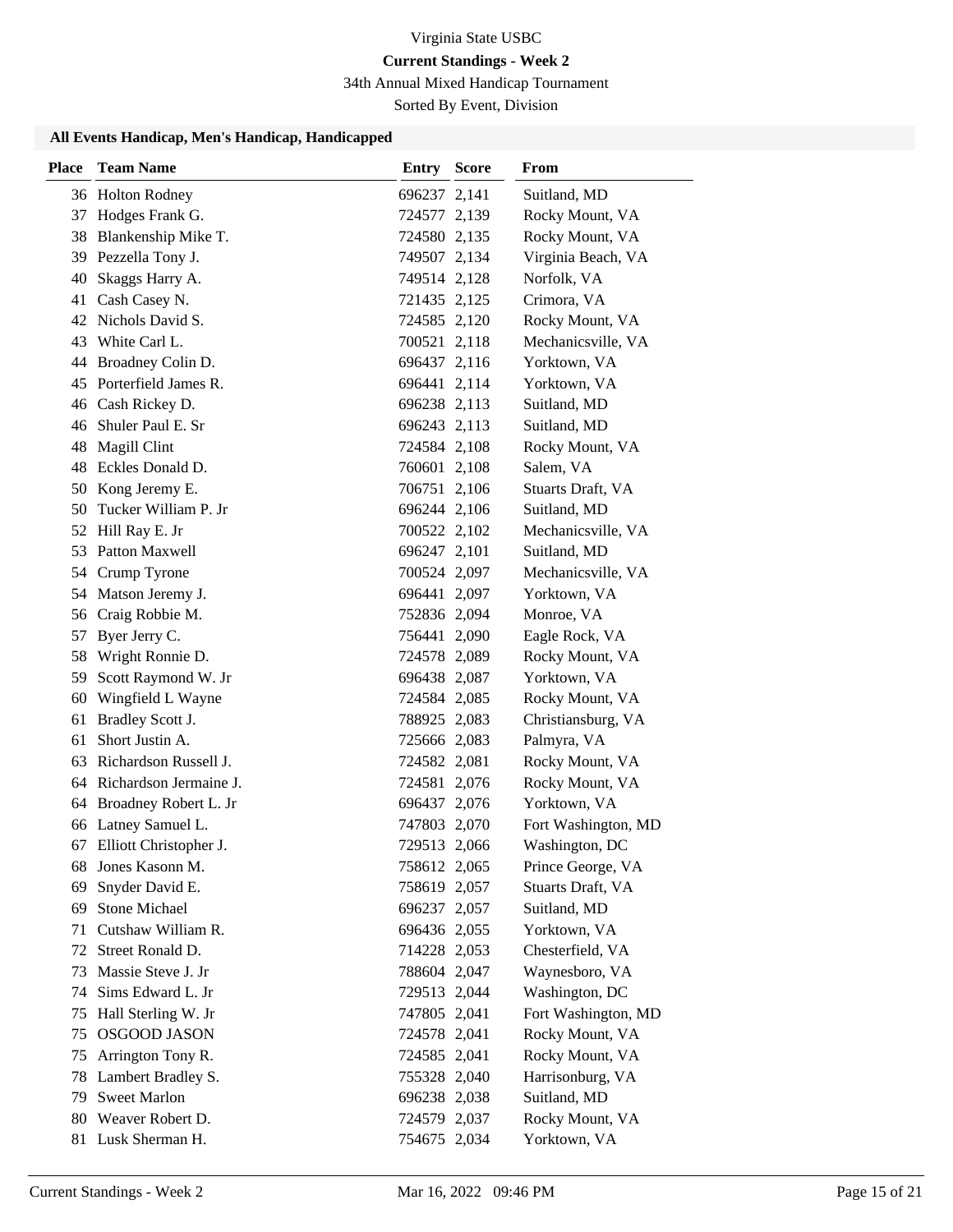# **Current Standings - Week 2**

34th Annual Mixed Handicap Tournament

Sorted By Event, Division

# **All Events Handicap, Men's Handicap, Handicapped**

| <b>Place</b> | <b>Team Name</b>              | <b>Entry Score</b> | From                 |
|--------------|-------------------------------|--------------------|----------------------|
|              | 82 Ahner Ashby F.             | 778912 2,033       | Newport News, VA     |
|              | 83 Franklin Brian P.          | 696435 2,031       | Yorktown, VA         |
|              | 84 Shuttleworth Clyde (Ed) E. | 760425 2,029       | Boydton, VA          |
| 85           | Shumaker Thomas "Drake"       | 770252 2,023       | Rice, VA             |
| 86           | Taylor Ira D.                 | 724581 2,022       | Rocky Mount, VA      |
| 87           | Ellinger James S.             | 721435 2,017       | Crimora, VA          |
| 87           | Potter Lowell A.              | 724577 2,017       | Rocky Mount, VA      |
| 87           | Hale Larry H.                 | 760602 2,017       | Salem, VA            |
| 87           | Moore Troy M.                 | 696241 2,017       | Suitland, MD         |
| 91           | Palmer Jesse W. Jr            | 758612 2,010       | Prince George, VA    |
|              | 92 Tate Ira T. Jr             | 696435 2,009       | Yorktown, VA         |
|              | 93 Broadney Robert L. III     | 696434 2,006       | Yorktown, VA         |
| 93           | Brooks Jim R.                 | 778912 2,006       | Newport News, VA     |
| 95           | Walp Lawrence E.              | 770312 2,005       | Petersburg, WV       |
|              | 96 Matthews Lowell A.         | 747804 2,004       | Fort Washington, MD  |
| 97           | Shafer Michael A. Jr          | 760601 2,003       | Salem, VA            |
|              | 98 Poe David C. Jr            | 747805 2,001       | Fort Washington, MD  |
|              | 98 Robertson James P.         | 724583 2,001       | Rocky Mount, VA      |
|              | 100 Harlow Michael A.         | 725666 1,996       | Palmyra, VA          |
|              | 101 Shine Perry L. Sr         | 700521 1,989       | Mechanicsville, VA   |
| 102          | Mattingley Timothy A.         | 788604 1,988       | Waynesboro, VA       |
|              | 103 Cash Richard N.           | 750158 1,987       | Waynesboro, VA       |
|              | 104 Riley Harvey R.           | 725595 1,986       | Salem, VA            |
|              | 104 Douglas Walt A.           | 696246 1,986       | Suitland, MD         |
|              | 106 Whitehead DeCarlos        | 696240 1,985       | Suitland, MD         |
|              | 107 Leonard Timothy E.        | 696240 1,984       | Suitland, MD         |
|              | 107 Earle Roger D.            | 770312 1,984       | Petersburg, WV       |
|              | 109 McDaniel Ronald R. Jr     | 758893 1,979       | Charlottesville, VA  |
|              | 110 Hicks Russell E.          | 760602 1,978       | Salem, VA            |
|              | 111 Holmes Marcus A.          | 696242 1,976       | Suitland, MD         |
| 112          | McDowell James L. Jr          | 696438 1,969       | Yorktown, VA         |
| 113          | Sherman Charles E.            | 696247 1,966       | Suitland, MD         |
|              | 114 Marshall Eugene L. II     | 747804 1,958       | Fort Washington, MD  |
|              | 115 Fadely Kevin B.           | 723109 1,956       | Woodstock, VA        |
|              | 116 Holmes Willie E.          | 748063 1,951       | Chesapeake Beach, MD |
|              | 117 Watson Preston L.         | 788927 1,932       | Lynchburg, VA        |
|              | 118 Pennix George M.          | 788927 1,924       | Lynchburg, VA        |
|              | 118 Zirkle Marvin R.          | 725595 1,924       | Salem, VA            |
| 120          | Newlin Mark D.                | 754849 1,918       | Stephens City, VA    |
| 121          | Tate Ira T. Sr                | 696440 1,911       | Yorktown, VA         |
|              | 122 Rowzie Benjamin C.        | 723178 1,906       | Waynesboro, VA       |
|              | 122 Glenn Richard R.          | 747935 1,906       | Dumfries, VA         |
|              | 124 Lambert Kenneth D.        | 755328 1,899       | Harrisonburg, VA     |
|              | 125 Rudy Tyrus R.             | 747806 1,897       | Fort Washington, MD  |
|              | 126 Kaplan Lee                | 758619 1,896       | Stuarts Draft, VA    |
| 127          | Mallory Walter R.             | 700523 1,865       | Mechanicsville, VA   |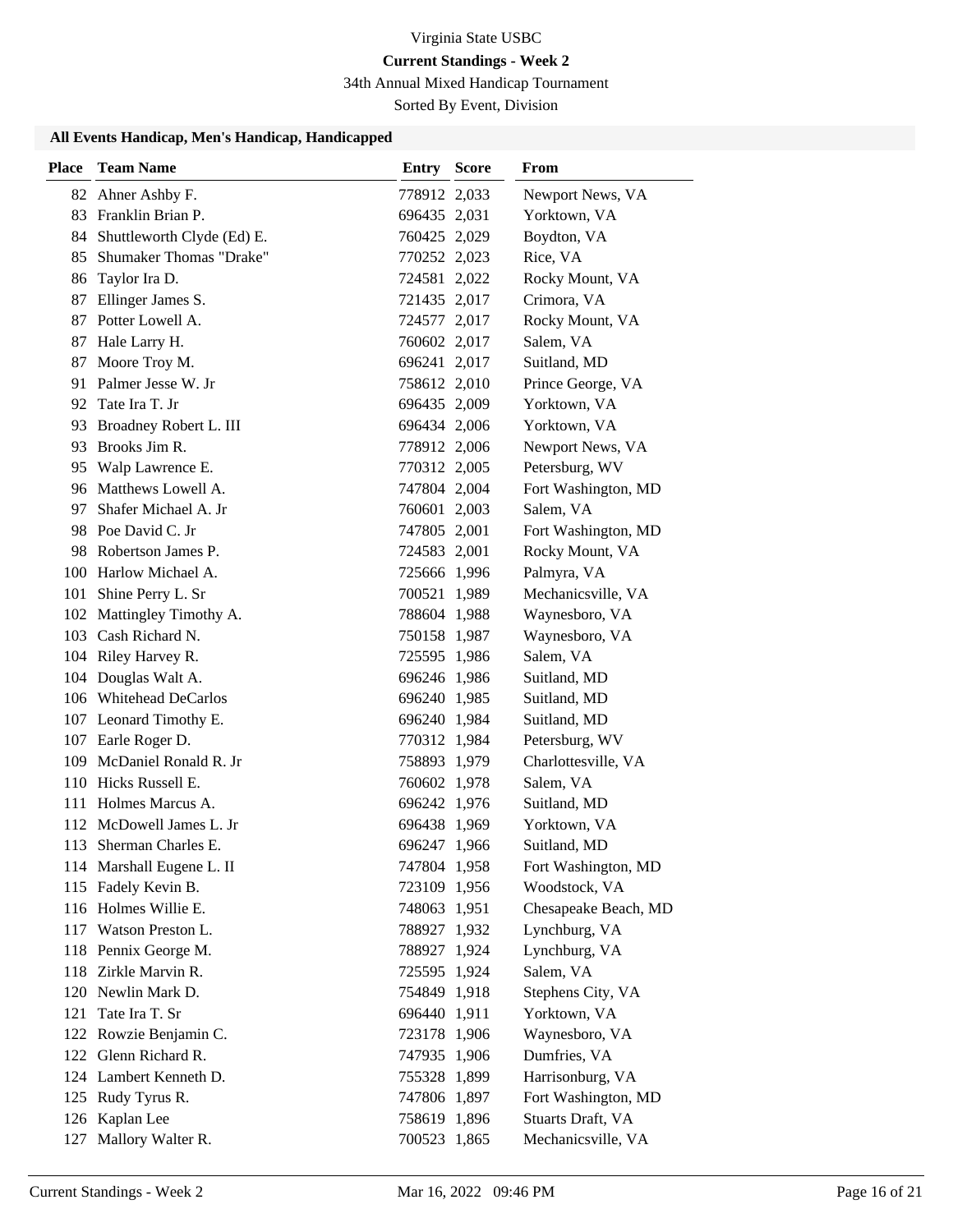# **Current Standings - Week 2**

34th Annual Mixed Handicap Tournament

Sorted By Event, Division

## **All Events Handicap, Men's Handicap, Handicapped**

| <b>Place</b> Team Name   | Entry        | <b>Score</b> | From               |
|--------------------------|--------------|--------------|--------------------|
| 128 Patterson Nathaniel  | 747935 1,857 |              | Dumfries, VA       |
| 129 Ruble Bryan L.       | 754849 1,846 |              | Stephens City, VA  |
| 130 Lafon C.W.           | 749514 1,842 |              | Norfolk, VA        |
| 131 Chavis Tommy L.      | 700522 1,809 |              | Mechanicsville, VA |
| 132 Cheek Richard C.     | 754675 1,800 |              | Yorktown, VA       |
| 133 Webb Mark A.         | 696439 1,768 |              | Yorktown, VA       |
| 134 Hayes Chris T.       | 696440 1,690 |              | Yorktown, VA       |
| 135 Crawford C. Brantley | 749507 1,621 |              | Virginia Beach, VA |
| 136 BARRY RONALD         | 724580 1,471 |              | Rocky Mount, VA    |

## **All Events Handicap, Women's Handicap, Handicapped**

| <b>Place</b> | <b>Team Name</b>        | <b>Entry Score</b> | From               |
|--------------|-------------------------|--------------------|--------------------|
|              | 1 Moore Jennifer M.     | 696434 2,443       | Yorktown, VA       |
| 2            | Harrison Lorraine B.    | 696241 2,426       | Suitland, MD       |
| 3            | Phillips Jessica L.     | 724578 2,330       | Rocky Mount, VA    |
|              | 4 Kebere Toeke'Shea A.  | 696246 2,325       | Suitland, MD       |
| 5            | Sharp Andrea            | 748960 2,306       | Stafford, VA       |
| 6            | Ethridge Stephanie L.   | 754849 2,284       | Stephens City, VA  |
| 6            | Harden Ursula A.        | 696238 2,284       | Suitland, MD       |
| 8            | Discioscia Sara R.      | 696434 2,279       | Yorktown, VA       |
| 9            | Shaw Taysha L.          | 696242 2,278       | Suitland, MD       |
| 10           | Anderson Veronica W.    | 788927 2,276       | Lynchburg, VA      |
| 11           | Branham Catherine L.    | 754849 2,259       | Stephens City, VA  |
| 12           | Tate Amanda C.          | 696435 2,255       | Yorktown, VA       |
| 13           | Jordan Catherine J.     | 696245 2,249       | Suitland, MD       |
| 14           | Bass-Campbell Dawn N.   | 778912 2,244       | Newport News, VA   |
| 15           | Conner Dawniel C.       | 696247 2,236       | Suitland, MD       |
|              | 16 Pierce Betsy E.      | 714228 2,235       | Chesterfield, VA   |
| 16           | Davis Melody W.         | 760425 2,235       | Boydton, VA        |
| 18           | Wagner Patricia M.      | 752836 2,231       | Monroe, VA         |
| 19           | Coffman Anna-Marie D.   | 696441 2,223       | Yorktown, VA       |
| 19           | Cook Michele            | 756441 2,223       | Eagle Rock, VA     |
| 21           | Simmons Shelby A.       | 755328 2,222       | Harrisonburg, VA   |
| 22           | Johnson Angela D.       | 696244 2,219       | Suitland, MD       |
| 23           | Bayes Vanessa A.        | 752836 2,218       | Monroe, VA         |
| 24           | Eckles Krystal D.       | 760601 2,205       | Salem, VA          |
| 25           | Taylor Darla D.         | 788604 2,204       | Waynesboro, VA     |
| 26           | Skaggs L. Jean          | 749514 2,202       | Norfolk, VA        |
| 27           | Nelson Shirley A.       | 696242 2,201       | Suitland, MD       |
|              | 28 Pezzella Anna M.     | 749507 2,197       | Virginia Beach, VA |
|              | 28 Hylton Ashley N.     | 724579 2,197       | Rocky Mount, VA    |
|              | 30 Dellapenta Yvonne M. | 696439 2,193       | Yorktown, VA       |
| 31           | Higgins Thelma G.       | 696240 2,190       | Suitland, MD       |
|              | 32 Bain Deseree R.      | 696436 2,186       | Yorktown, VA       |
| 33           | Odgers Mandy J.         | 788930 2,184       | Yorktown, VA       |
|              | 34 Ellinger Wanda S.    | 721435 2,183       | Crimora, VA        |
|              | 35 Weaver Donna C.      | 724579 2,182       | Rocky Mount, VA    |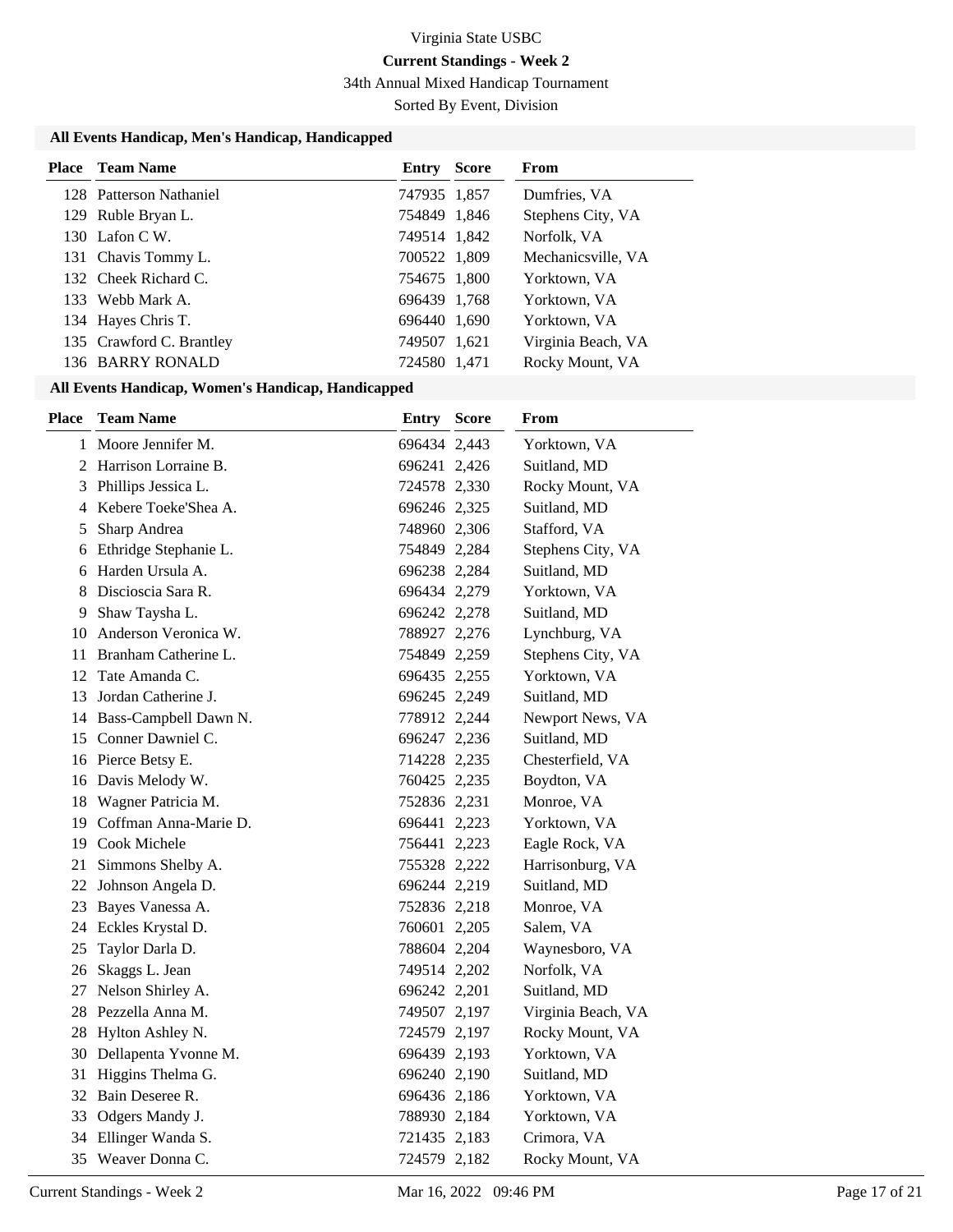# **Current Standings - Week 2**

34th Annual Mixed Handicap Tournament

Sorted By Event, Division

## **All Events Handicap, Women's Handicap, Handicapped**

| <b>Place</b> | <b>Team Name</b>            | Entry        | <b>Score</b> | From                 |
|--------------|-----------------------------|--------------|--------------|----------------------|
|              | 36 Hooker Evelyn            | 747807 2,180 |              | Fort Washington, MD  |
| 37           | Hollins Michelle R.         | 696245 2,175 |              | Suitland, MD         |
|              | 38 Dale Dianna L.           | 788604 2,174 |              | Waynesboro, VA       |
|              | 39 Gragg Karla K.           | 788925 2,173 |              | Christiansburg, VA   |
|              | 40 Hodges Judy C.           | 724578 2,171 |              | Rocky Mount, VA      |
|              | 41 Holmes Lee Ann           | 748063 2,170 |              | Chesapeake Beach, MD |
|              | 42 Green Yoketa I.          | 696240 2,166 |              | Suitland, MD         |
| 43           | Fadely Julie E.             | 723109 2,164 |              | Woodstock, VA        |
| 43           | Cash Gina L.                | 750158 2,164 |              | Waynesboro, VA       |
| 45           | Hodge Kathy L.              | 770252 2,161 |              | Rice, VA             |
|              | 46 Cutshaw Christa M.       | 696436 2,160 |              | Yorktown, VA         |
| 47           | Shiflett Christine R.       | 714228 2,156 |              | Chesterfield, VA     |
| 47           | Arrington Francine W.       | 724585 2,156 |              | Rocky Mount, VA      |
| 49           | Young Tanya H.              | 724581 2,155 |              | Rocky Mount, VA      |
|              | 50 Casey Martha S.          | 724582 2,154 |              | Rocky Mount, VA      |
| 51           | Ellerbe Beverly M.          | 700521 2,149 |              | Mechanicsville, VA   |
| 52           | Smith Cristina D.           | 758619 2,144 |              | Stuarts Draft, VA    |
| 53           | Drake Brigitte E.           | 696438 2,142 |              | Yorktown, VA         |
|              | 54 Thomas Dale K.           | 724584 2,141 |              | Rocky Mount, VA      |
|              | 55 Ellis-Williams Alice E.  | 747807 2,135 |              | Fort Washington, MD  |
|              | 56 Rogers Connie B.         | 724577 2,133 |              | Rocky Mount, VA      |
| 57           | Holton Pamela G.            | 696239 2,130 |              | Suitland, MD         |
|              | 58 Bland Wanda B.           | 758612 2,128 |              | Prince George, VA    |
| 59           | Gray Patricia B.            | 724584 2,125 |              | Rocky Mount, VA      |
| 60           | Ray Allenna E.              | 734940 2,121 |              | Rocky Mount, VA      |
| 60           | Brown Carolyn A.            | 696243 2,121 |              | Suitland, MD         |
| 62           | Stone Wandra E.             | 696237 2,119 |              | Suitland, MD         |
| 63           | Lusk Kellie L.              | 754675 2,118 |              | Yorktown, VA         |
| 63           | Cooper Tracie T.            | 724583 2,118 |              | Rocky Mount, VA      |
| 65           | Tate Algeria K.             | 747803 2,113 |              | Fort Washington, MD  |
| 66           | Carter Brenda               | 700524 2,111 |              | Mechanicsville, VA   |
| 67           | Campbell Dorothy S.         | 747803 2,110 |              | Fort Washington, MD  |
|              | 68 Ferguson Kimberly A.     | 729513 2,108 |              | Washington, DC       |
| 68           | Cook Caylyn M.              | 696437 2,108 |              | Yorktown, VA         |
|              | 70 Crump Tasha L.           | 700524 2,106 |              | Mechanicsville, VA   |
| 71           | Spencer Hortense(Toodie) A. | 696247 2,105 |              | Suitland, MD         |
| 71           | Lusk Judy D.                | 754675 2,105 |              | Yorktown, VA         |
| 71           | Holland Patricia A.         | 748063 2,105 |              | Chesapeake Beach, MD |
| 74           | Sandidge Dorothy G.         | 788927 2,103 |              | Lynchburg, VA        |
| 74           | Silver Carolyn A.           | 700523 2,103 |              | Mechanicsville, VA   |
| 76           | Lafon Annie R.              | 749514 2,100 |              | Norfolk, VA          |
| 77           | Shafer Jessica R.           | 760601 2,099 |              | Salem, VA            |
|              | 78 Hale Melodie E.          | 760602 2,098 |              | Salem, VA            |
| 79           | Keplinger Tonya D.          | 770312 2,097 |              | Petersburg, WV       |
| 80           | Green Rebecca A.            | 700522 2,096 |              | Mechanicsville, VA   |
| 81           | Johnson Corlitta R.         | 696246 2,091 |              | Suitland, MD         |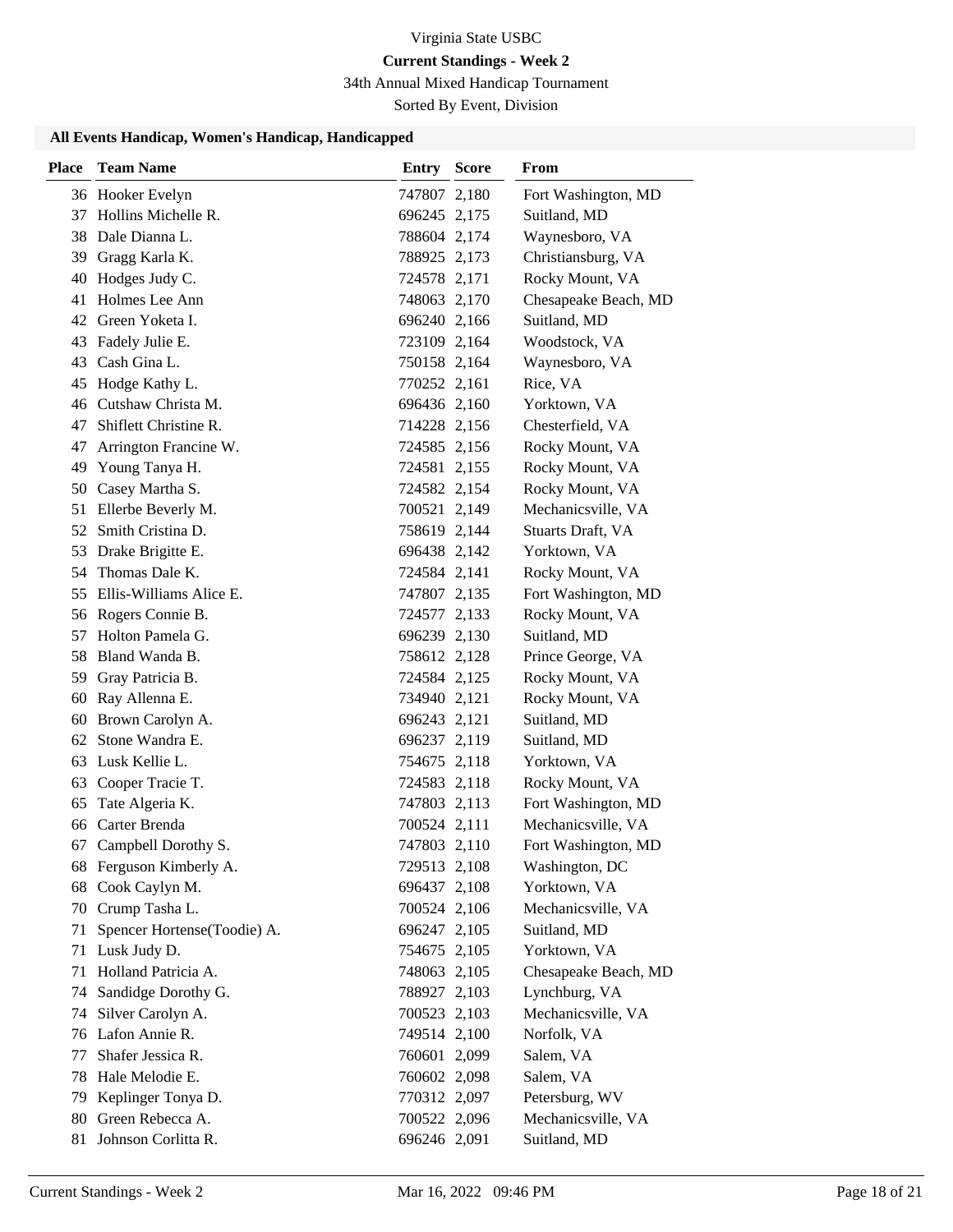# **Current Standings - Week 2**

34th Annual Mixed Handicap Tournament

Sorted By Event, Division

## **All Events Handicap, Women's Handicap, Handicapped**

| <b>Place</b> | <b>Team Name</b>                | <b>Entry Score</b> | From                |
|--------------|---------------------------------|--------------------|---------------------|
|              | 82 Ibargo Deborah A.            | 724585 2,088       | Rocky Mount, VA     |
| 83           | Smith Bonnie D.                 | 724580 2,084       | Rocky Mount, VA     |
| 84           | Young Karen P.                  | 724580 2,082       | Rocky Mount, VA     |
|              | 85 Legge Pamela R.              | 706751 2,081       | Stuarts Draft, VA   |
|              | 86 Michael Carissa A.           | 770312 2,080       | Petersburg, WV      |
|              | 86 Stroman Cordelia O.          | 696243 2,080       | Suitland, MD        |
|              | 88 Craig Rozinia E.             | 696241 2,079       | Suitland, MD        |
|              | 89 Hogue Vanessa M.             | 747935 2,078       | Dumfries, VA        |
|              | 90 Hayes Lisa G.                | 696440 2,076       | Yorktown, VA        |
|              | 91 Parker-Cunningham Wilhemenia | 700521 2,075       | Mechanicsville, VA  |
|              | 92 McGee Jacqueline P.          | 760425 2,072       | Boydton, VA         |
|              | 93 Matson Julia M.              | 696441 2,069       | Yorktown, VA        |
|              | 94 Stewart Teresa S.            | 721435 2,067       | Crimora, VA         |
|              | 95 Cyrus Paula M.               | 758612 2,059       | Prince George, VA   |
|              | 96 Brown Jeannie D.             | 724583 2,058       | Rocky Mount, VA     |
|              | 97 Colbert-Box Sandra M.        | 747804 2,056       | Fort Washington, MD |
| 98           | Matthews Michelle T.            | 747804 2,051       | Fort Washington, MD |
| 98           | Haynes Donna C.                 | 778912 2,051       | Newport News, VA    |
|              | 100 Zirkle Laurie T.            | 725595 2,047       | Salem, VA           |
|              | 100 Matthews Kathy A.           | 747806 2,047       | Fort Washington, MD |
|              | 100 Morrisey Eva M.             | 696237 2,047       | Suitland, MD        |
|              | 103 Williams Katherine          | 725595 2,044       | Salem, VA           |
|              | 104 Keyes Heather A.            | 696438 2,036       | Yorktown, VA        |
|              | 105 Lambert Carolyn F.          | 755328 2,034       | Harrisonburg, VA    |
|              | 106 Cunningham Valerie L.       | 700522 2,032       | Mechanicsville, VA  |
|              | 107 Franklin Candi C.           | 696435 2,029       | Yorktown, VA        |
|              | 107 Hodges Connie T.            | 724577 2,029       | Rocky Mount, VA     |
|              | 109 Lawrence Kimberleigh N.     | 729513 2,028       | Washington, DC      |
|              | 109 Smith Kathy M.              | 723178 2,028       | Waynesboro, VA      |
|              | 111 Cook Jennifer (Red) S.      | 696437 2,025       | Yorktown, VA        |
|              | 112 Clarke Eloise E.            | 696244 2,020       | Suitland, MD        |
| 113          | Taylor Candice S.               | 696239 2,017       | Suitland, MD        |
|              | 113 Volpp Wanda R.              | 748960 2,017       | Stafford, VA        |
| 115          | Tate Anne C.                    | 696440 2,012       | Yorktown, VA        |
|              | 116 Hays Sandra                 | 696439 2,006       | Yorktown, VA        |
|              | 117 Fogus Chelsea M.            | 770252 2,004       | Rice, VA            |
|              | 118 Houchens Ginger L.          | 725666 1,996       | Palmyra, VA         |
|              | 119 Reynolds Chelsea L.         | 725666 1,995       | Palmyra, VA         |
| 120          | Ritter Lynette A.               | 723109 1,991       | Woodstock, VA       |
| 120          | Schoonover Mary F.              | 734940 1,991       | Rocky Mount, VA     |
| 122          | Craghead Marah A.               | 756441 1,983       | Eagle Rock, VA      |
| 123          | Toney Michelle S.               | 724582 1,967       | Rocky Mount, VA     |
|              | 124 Baber Susan D.              | 706751 1,962       | Stuarts Draft, VA   |
|              | 124 Kaplan Carol L.             | 758619 1,962       | Stuarts Draft, VA   |
|              | 126 Crawford Donna M.           | 749507 1,960       | Virginia Beach, VA  |
|              | 127 Glenn Latoya C.             | 747935 1,958       | Dumfries, VA        |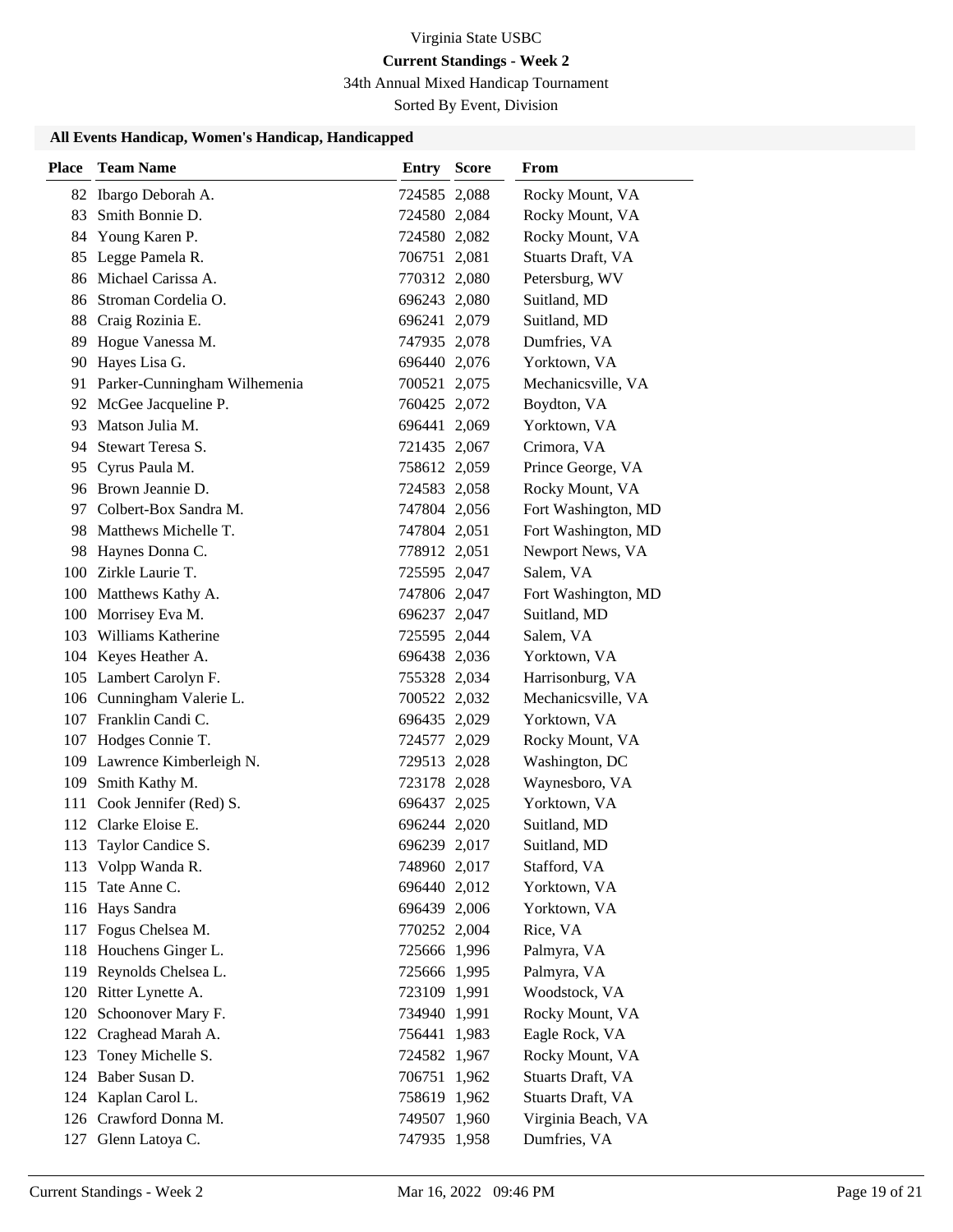# **Current Standings - Week 2**

34th Annual Mixed Handicap Tournament

Sorted By Event, Division

# **All Events Handicap, Women's Handicap, Handicapped**

| <b>Place</b> Team Name         | <b>Entry Score</b> | From                |
|--------------------------------|--------------------|---------------------|
| 127 Key Lutricia B.            | 696238 1,958       | Suitland, MD        |
| 129 Collick Angela D.          | 747805 1,956       | Fort Washington, MD |
| 130 Huff Mikki D.              | 788925 1.947       | Christiansburg, VA  |
| 131 Hicks Cayla M.             | 760602 1,943       | Salem, VA           |
| 132 Belew Amy R.               | 758893 1,932       | Charlottesville, VA |
| 133 Mills Sara N.              | 758893 1,903       | Charlottesville, VA |
| 134 Richardson Kaye            | 724581 1,885       | Rocky Mount, VA     |
| 135 Jackson-Marshall Agatha V. | 700523 1,877       | Mechanicsville, VA  |
| 136 Richardson Megan M.        | 788930 1,865       | Yorktown, VA        |
| 137 Wood Kathleen (kathy) P.   | 750158 1,336       | Waynesboro, VA      |
| 138 Kemp Helen L.              | 747806 737         | Fort Washington, MD |
|                                |                    |                     |

## **All Events Scratch, Men's Scratch, Scratch**

| Place | <b>Team Name</b>          | <b>Entry Score</b> | From                 |
|-------|---------------------------|--------------------|----------------------|
|       | 1 Eckles Donald D.        | 760601 2,108       | Salem, VA            |
|       | 2 Craig Robbie M.         | 752836 2,094       | Monroe, VA           |
| 3     | Blanton Jon D.            | 748960 2,063       | Stafford, VA         |
|       | 4 Koch Brian C.           | 788930 2,062       | Yorktown, VA         |
| 5     | Richardson Jermaine J.    | 724581 2,049       | Rocky Mount, VA      |
| 6     | <b>OSGOOD JASON</b>       | 724578 2,041       | Rocky Mount, VA      |
| 7     | Volpp Gerald L.           | 748960 2,033       | Stafford, VA         |
| 8     | Cash Casey N.             | 721435 2,026       | Crimora, VA          |
| 9     | Ellinger James S.         | 721435 2,017       | Crimora, VA          |
|       | 10 Franklin Brian P.      | 696435 2,004       | Yorktown, VA         |
| 11    | Wright Ronnie D.          | 724578 1,999       | Rocky Mount, VA      |
|       | 12 Blankenship Brian E.   | 734940 1,964       | Rocky Mount, VA      |
| 12    | Tate Ira T. Jr            | 696435 1,964       | Yorktown, VA         |
|       | 14 Harlow Michael A.      | 725666 1,951       | Palmyra, VA          |
|       | 15 Elliott Christopher J. | 729513 1,949       | Washington, DC       |
|       | 15 Shafer Michael A. Jr   | 760601 1,949       | Salem, VA            |
|       | 17 Lineberry Shannon Q.   | 706751 1,919       | Stuarts Draft, VA    |
| 17    | Howell David J.           | 788925 1,919       | Christiansburg, VA   |
|       | 19 Glenn Richard R.       | 747935 1,906       | Dumfries, VA         |
|       | 19 Rowzie Benjamin C.     | 723178 1,906       | Waynesboro, VA       |
| 21    | Short Justin A.           | 725666 1,903       | Palmyra, VA          |
|       | 22 Blankenship Mike T.    | 724580 1,892       | Rocky Mount, VA      |
| 23    | Jones Frank H.            | 748063 1,885       | Chesapeake Beach, MD |
|       | 24 Riley Harvey R.        | 725595 1,869       | Salem, VA            |
|       | 25 Kong Jeremy E.         | 706751 1,845       | Stuarts Draft, VA    |
|       | 26 Bradley Scott J.       | 788925 1,840       | Christiansburg, VA   |
|       | 27 Dye Cleve III          | 788930 1,836       | Yorktown, VA         |
|       | 28 Ahner Ashby F.         | 778912 1,835       | Newport News, VA     |
| 29    | Hicks Russell E.          | 760602 1,834       | Salem, VA            |
| 30    | Jones Kasonn M.           | 758612 1,831       | Prince George, VA    |
| 31    | <b>Sweet Marlon</b>       | 696238 1,822       | Suitland, MD         |
|       | 32 Brooks Jim R.          | 778912 1,808       | Newport News, VA     |
|       | 33 Lambert Bradley S.     | 755328 1,806       | Harrisonburg, VA     |